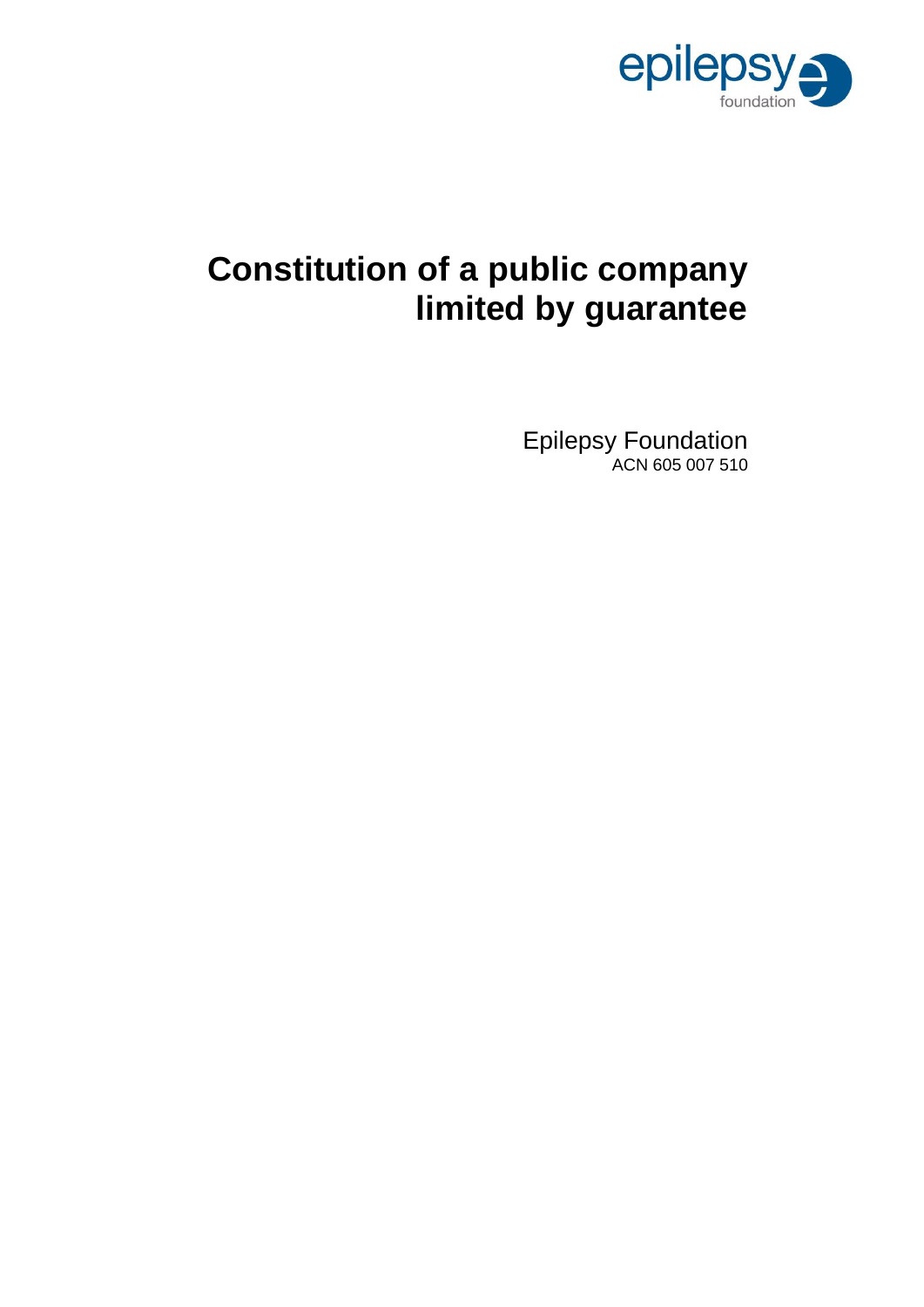## **Table of Contents**

| 1.         | <b>Introduction</b>                                                 | 1                       |
|------------|---------------------------------------------------------------------|-------------------------|
| 1.1        | Name of Company                                                     | 1                       |
| 1.2        | Objects                                                             | $\mathbf{1}$            |
| 1.3        | Non-profit                                                          | $\overline{2}$          |
| 2.         | Definitions and interpretation                                      | $\boldsymbol{2}$        |
| 2.1        | <b>Definitions</b>                                                  | $\overline{2}$          |
| 2.2        | Interpretation                                                      | 3                       |
| 2.3        | Replaceable rules                                                   | $\overline{4}$          |
| 3.         | <b>Company limited by guarantee</b>                                 | 4                       |
| 3.1        | Limited liability                                                   | $\overline{4}$          |
| 3.2        | Guarantee                                                           | $\overline{4}$          |
| 4.         | <b>Membership</b>                                                   | $\overline{\mathbf{4}}$ |
| 4.1        | <b>Number of Members</b>                                            | 4                       |
| 4.2        | Membership                                                          | $\overline{4}$          |
| 4.3<br>4.4 | <b>Obligation of Members</b>                                        | $\overline{4}$          |
| 4.5        | Application for membership<br><b>Class of Membership</b>            | 5<br>5                  |
| 4.6        | <b>Application Fee</b>                                              | 5                       |
| 4.7        | <b>Annual Subscription</b>                                          | 5                       |
| 4.8        | No transfer of membership                                           | $6\phantom{1}6$         |
| 4.9        | Cessation of membership                                             | 6                       |
| 5.         | <b>Discipline of Members</b>                                        | $6\phantom{1}6$         |
| 5.1        | Directors may resolve to suspend or expel                           | 6                       |
| 5.2        | Notice of decision                                                  | $\overline{7}$          |
| 5.3        | Appeal meeting                                                      | $\overline{7}$          |
| 6.         | <b>General meetings</b>                                             | $\overline{7}$          |
| 6.1        | Annual general meeting                                              | $\overline{7}$          |
| 6.2        | Power to convene general meeting                                    | $\overline{7}$          |
| 6.3        | Notice period                                                       | $\overline{7}$          |
| 6.4<br>6.5 | Notice of general meetings<br>Content of notice of general meetings | 8<br>8                  |
| 6.6        | Content of notice of annual general meeting                         | 8                       |
| 6.7        | Nature of business                                                  | 8                       |
| 6.8        | Notice of adjourned meeting                                         | 9                       |
| 6.9        | Failure to give notice                                              | 9                       |
| 7.         | Proceedings at general meetings                                     | 9                       |
| 7.1        | <b>Circular resolutions</b>                                         | 9                       |
| 7.2        | Sole Member resolutions                                             | 9                       |
| 7.3        | Use of technology                                                   | 9                       |
| 7.4<br>7.5 | Quorum<br>Effect of no quorum                                       | 9<br>10                 |
| 7.6        | Chairperson of general meeting                                      | 10                      |
| 7.7        | Vacancy in chair                                                    | 10                      |
| 7.8        | Adjournment                                                         | 11                      |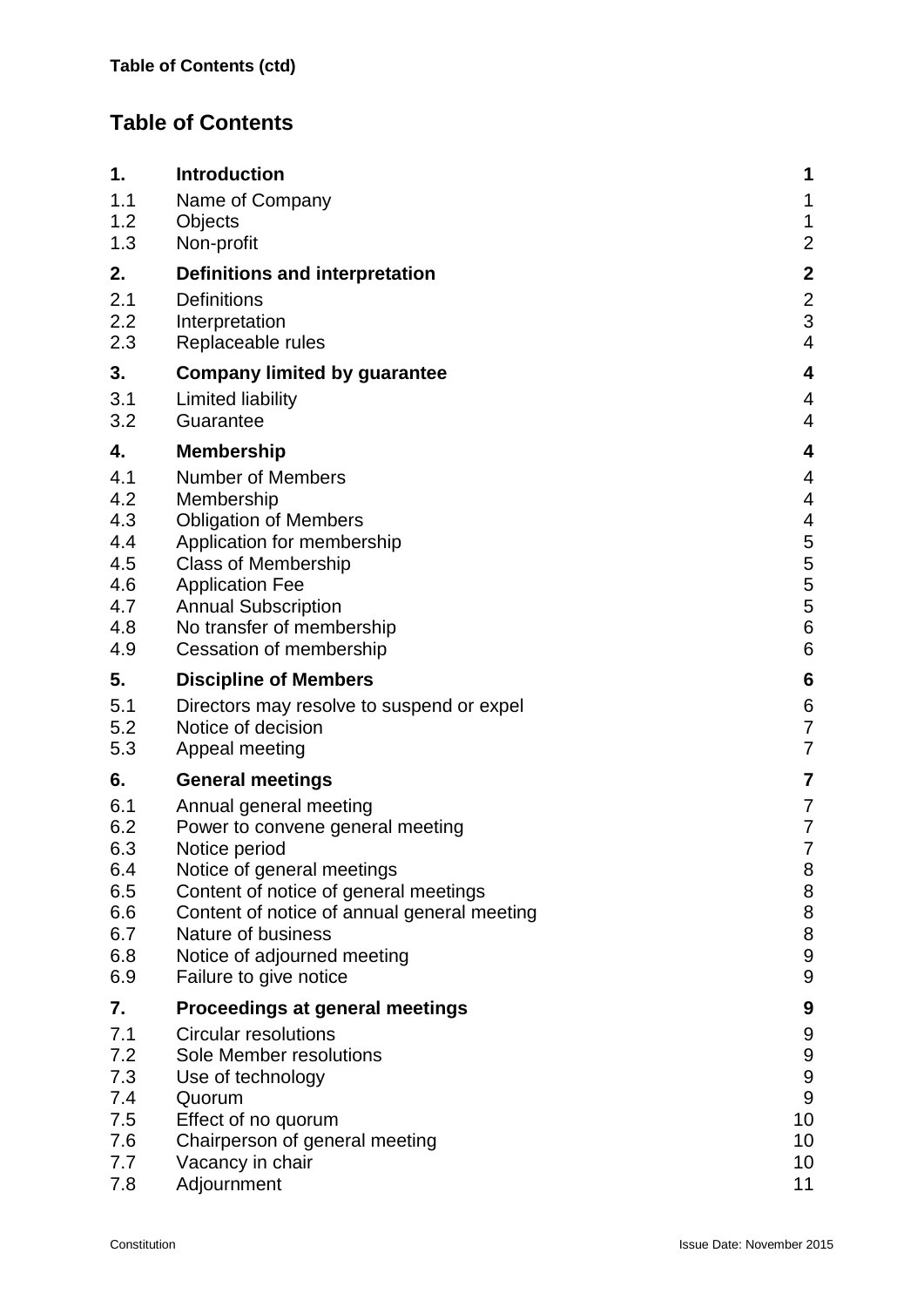| 7.9                                                                  | Adjourned meetings                                                                                                                                                                                                                                                                       | 11                                                 |
|----------------------------------------------------------------------|------------------------------------------------------------------------------------------------------------------------------------------------------------------------------------------------------------------------------------------------------------------------------------------|----------------------------------------------------|
| 8.                                                                   | Voting at general meetings                                                                                                                                                                                                                                                               | 11                                                 |
| 8.1<br>8.2<br>8.3<br>8.4<br>8.5<br>8.6                               | Voting<br>Voting rights<br>Voting by poll<br>Casting vote of chair<br>Objection to qualification of a voter<br>Votes counted in error                                                                                                                                                    | 11<br>11<br>11<br>12<br>12<br>12 <sub>2</sub>      |
| 9.                                                                   | <b>Proxies</b>                                                                                                                                                                                                                                                                           | 12                                                 |
| 9.1<br>9.2<br>9.3<br>9.4<br>9.5<br>9.6<br>9.7                        | Who can appoint a proxy<br>Execution and form of proxies<br>Member's attorney<br>Life of proxy<br>Lodgement of proxies and powers of attorney<br>Corporate representative<br>Validity of proxy vote                                                                                      | 12<br>12<br>14<br>14<br>14<br>14<br>15             |
| 10.                                                                  | <b>Appointment and removal of Directors</b>                                                                                                                                                                                                                                              | 15                                                 |
| 10.1<br>10.2<br>10.3<br>10.4<br>10.5<br>10.6<br>10.7<br>10.8<br>10.9 | Number<br><b>Composition of the Board</b><br><b>Appointment by Directors</b><br><b>Appointment by Company</b><br><b>Removal by Company</b><br>Retirement at each annual general meeting<br>Eligibility to be a Director<br>Eligibility to be elected as a Director<br>Vacation of office | 15<br>15<br>15<br>15<br>15<br>16<br>16<br>16<br>17 |
| 11.                                                                  | <b>Remuneration of Directors</b>                                                                                                                                                                                                                                                         | 17                                                 |
| 11.1<br>11.2                                                         | No remuneration of Directors<br><b>Payments to Directors</b>                                                                                                                                                                                                                             | 17<br>17                                           |
| 12.                                                                  | <b>Powers and duties of Directors</b>                                                                                                                                                                                                                                                    | 18                                                 |
| 12.1<br>12.2<br>12.3<br>12.4<br>12.5<br>12.6<br>12.7                 | General management power<br>Attorneys<br>Power to borrow and give security<br>Register of mortgages and charges<br>Indemnity<br>Other offices of Directors<br>Director may act in professional capacity                                                                                  | 18<br>18<br>18<br>19<br>19<br>19<br>19             |
| 13.                                                                  | <b>Proceedings of Directors</b>                                                                                                                                                                                                                                                          | 19                                                 |
| 13.1<br>13.2<br>13.3<br>13.4<br>13.5<br>13.6<br>13.7<br>13.8         | Calling and holding Directors' meetings<br><b>Circulating resolutions</b><br>Telephone and other meetings<br>Directors' resolutions<br><b>Minutes</b><br>Director's personal interests<br>Quorum<br>Chairperson                                                                          | 19<br>19<br>20<br>20<br>20<br>21<br>21<br>21       |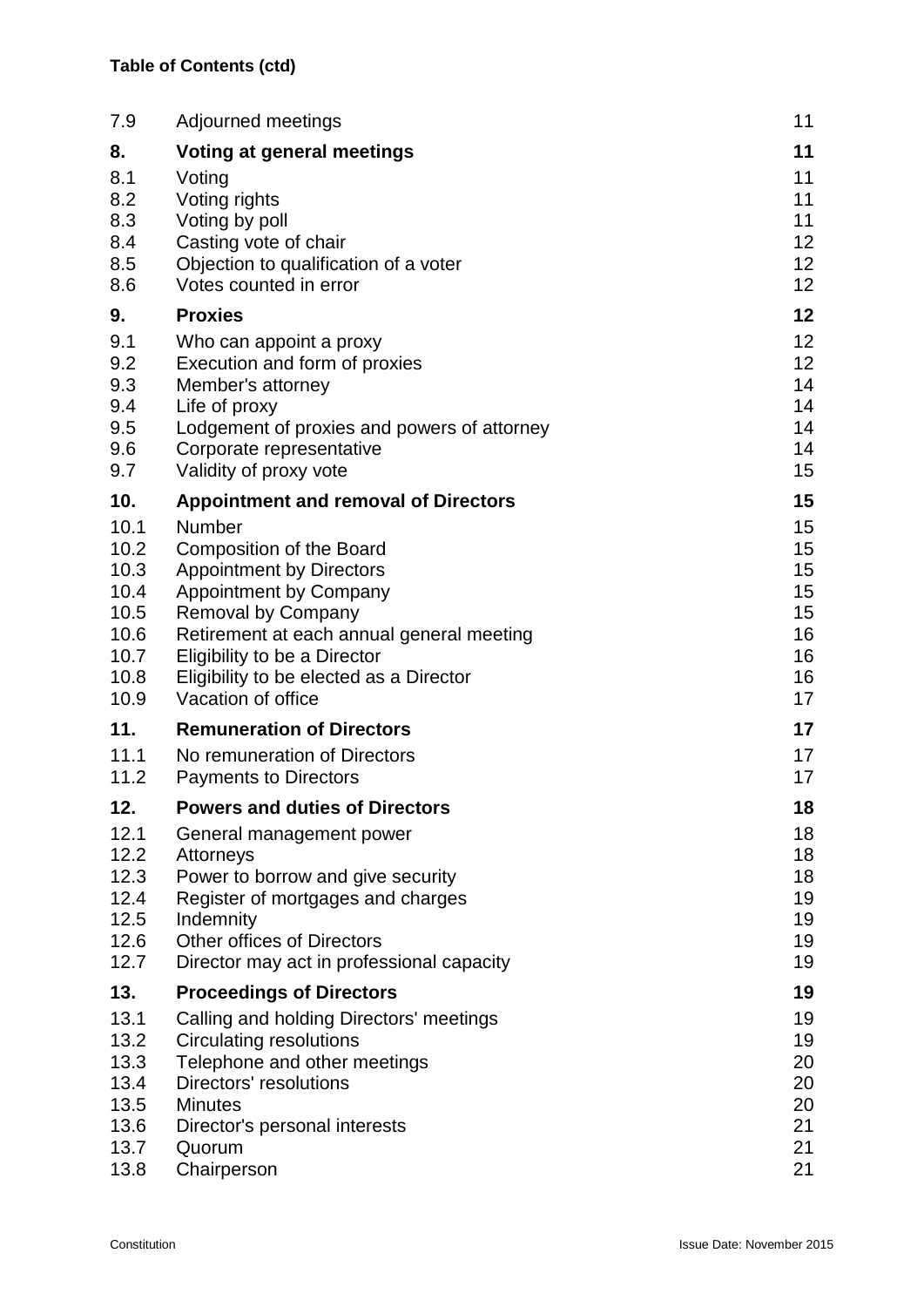| 13.9  | Delegation to Committees                              | 22 |
|-------|-------------------------------------------------------|----|
| 13.10 | By laws                                               | 22 |
| 13.11 | Acts of Directors valid despite defective appointment | 22 |
| 14.   | <b>Alternate Directors</b>                            | 23 |
| 14.1  | Power to appoint an Alternate Director                | 23 |
| 14.2  | Appointment                                           | 23 |
| 14.3  | <b>Rights and powers</b>                              | 23 |
| 14.4  | Alternate Director is not agent of appointor          | 23 |
| 14.5  | Termination of appointment                            | 23 |
| 15.   | <b>Secretary</b>                                      | 23 |
| 16.   | <b>Execution of documents</b>                         | 24 |
| 16.1  | <b>Execution by officers</b>                          | 24 |
| 16.2  | Execution by authorised persons                       | 24 |
| 17.   | <b>Inspection of records</b>                          | 24 |
| 18.   | <b>Notices</b>                                        | 24 |
| 18.1  | Notices in writing                                    | 24 |
| 18.2  | Service                                               | 24 |
| 18.3  | Deemed receipt                                        | 24 |
| 18.4  | Notice in case of death or bankruptcy                 | 25 |
| 19.   | <b>Audit and accounts</b>                             | 25 |
| 19.1  | Company must keep accounts                            | 25 |
| 19.2  | Audit                                                 | 25 |
| 19.3  | Financial reporting                                   | 25 |
| 19.4  | Conclusive reports                                    | 26 |
| 20.   | <b>Winding up</b>                                     | 26 |
| 21.   | <b>Revocation</b>                                     | 26 |
| 22.   | <b>Indemnity</b>                                      | 26 |
| 22.1  | Interpretation                                        | 26 |
| 22.2  | Scope of indemnity                                    | 26 |
| 22.3  | Insurance                                             | 27 |
| 23.   | Variation or amendment of Constitution                | 27 |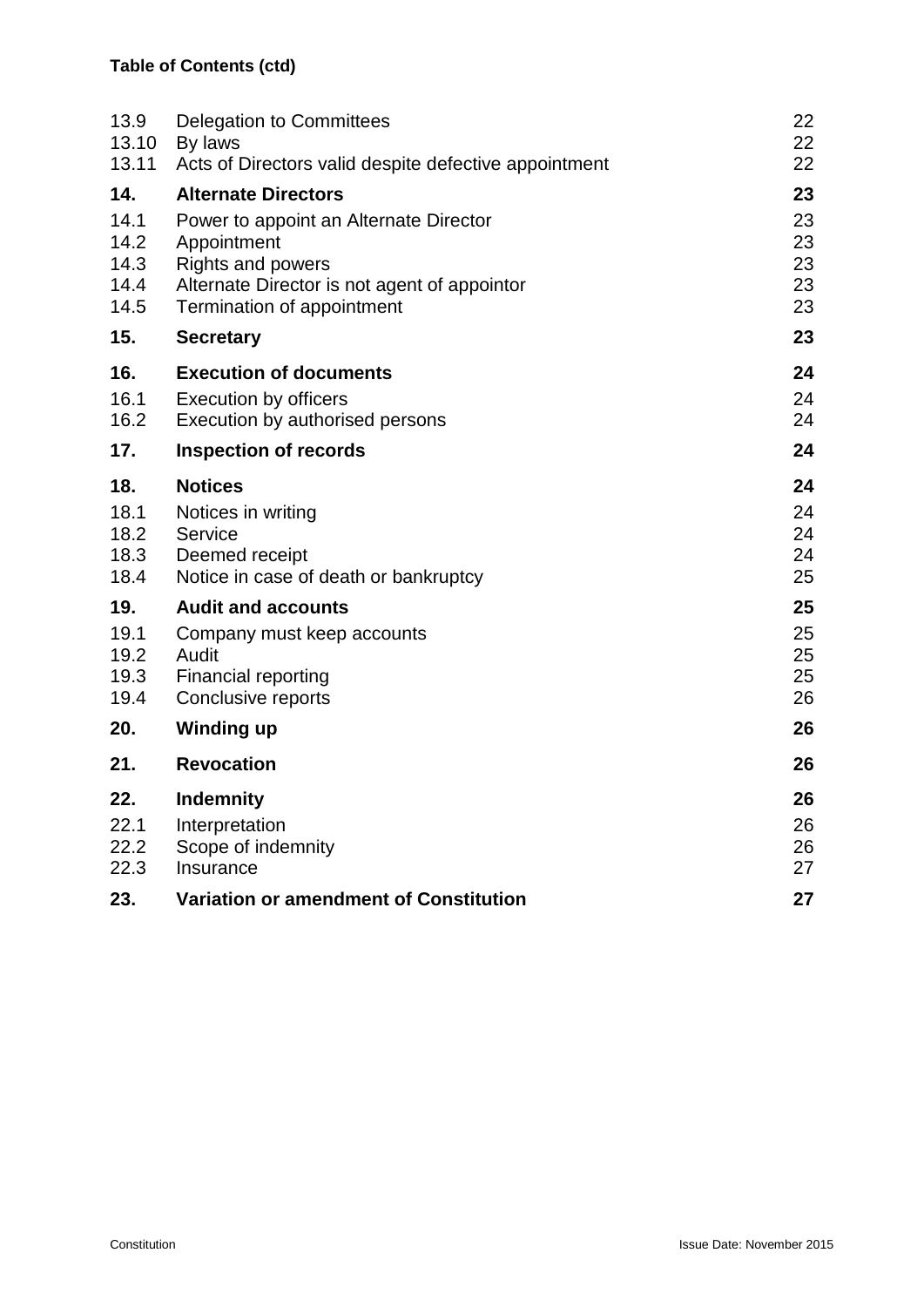## **Constitution of Epilepsy Foundation ACN 605 007 510**

## **A public company limited by guarantee**

## **1. Introduction**

## **1.1 Name of Company**

The name of the Company is Epilepsy Foundation.

#### <span id="page-4-0"></span>**1.2 Objects**

The purposes and objects for which the Company was established are:

- (a) to provide benevolence and relief to members of the public who are affected by epilepsy;
- (b) to provide services and support to help people affected by epilepsy to take their places as fully participating members of their communities;
- (c) to promote the rights, integrity, autonomy, dignity and well-being of people with epilepsy regardless of their cultural, political, socio-economic, religious or other backgrounds or affiliations;
- (d) to educate people with epilepsy and their families to support them in making informed health and lifestyle choices;
- (e) to educate the community and increase its awareness about the factors which affect people with epilepsy;
- (f) to ensure that the Company's services are integrated, flexible and accessible for people with epilepsy at neighbourhood, regional, state and federal levels;
- (g) to promote self-advocacy for people with epilepsy by providing training and support, and, where necessary and ancillary to the Company's purposes, to advocate on their behalf;
- (h) to provide information, training and consultation to other agencies working with people with epilepsy, and to develop strategic partnerships with other agencies which will be of benefit to people living with epilepsy;
- (i) to work to ensure that epilepsy, as the most common serious brain disorder, is seen as a specialist area of health management requiring specialist expertise and skills and to therefore promote and facilitate specialist research into the medical and social aspects of epilepsy;
- (j) as a community based organisation, to promote opportunities for consumers and other concerned Australians to be effectively involved in the Company and its services;
- (k) to design means by which access to and involvement in the Company and its services, including decisions and policy on programs and services, are encouraged for all Australians; and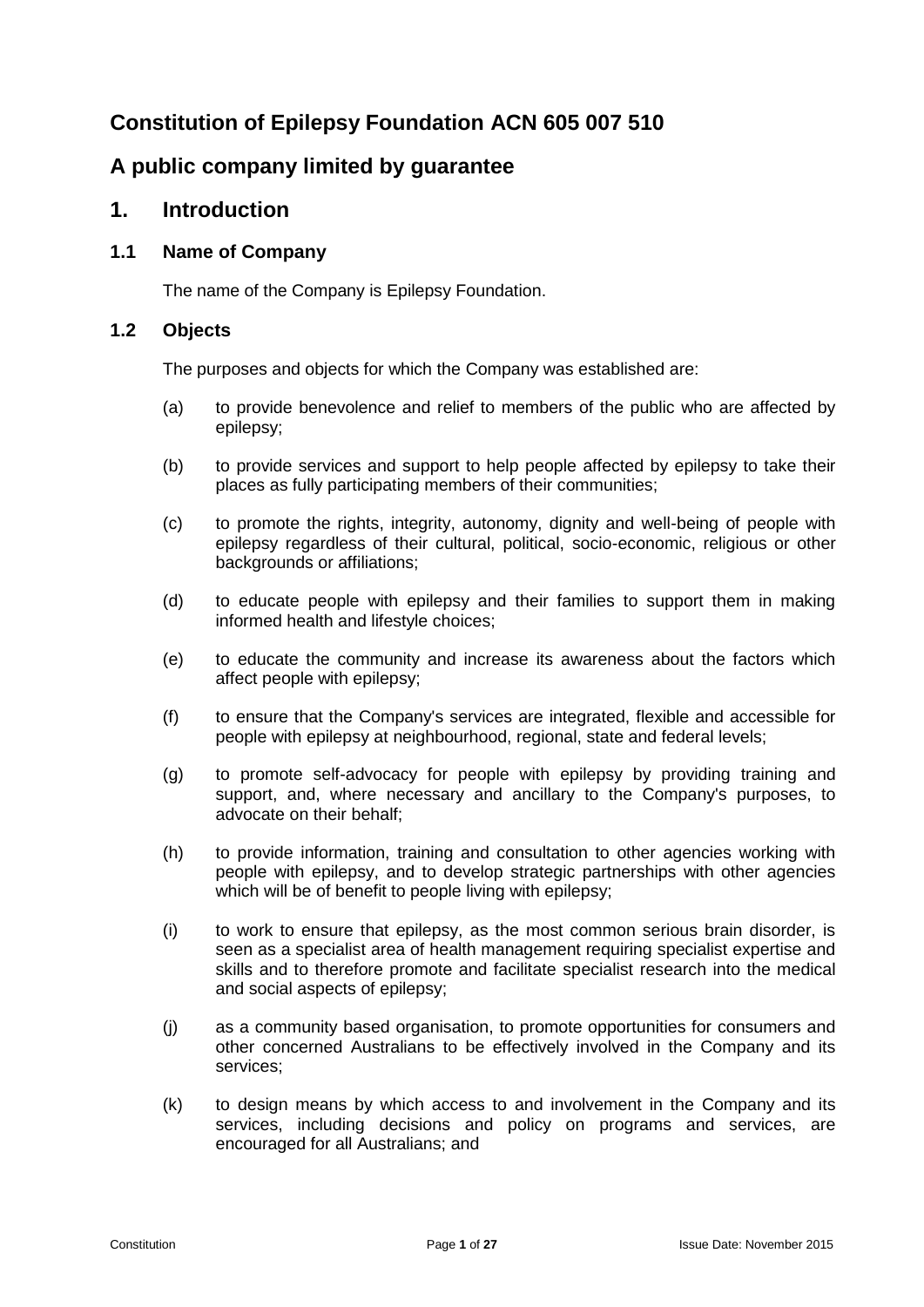(l) to liaise and co-operate with other state, national and international epilepsy organisations to enhance the work of the Company.

#### **1.3 Non-profit**

The assets and income of the Company must be applied solely for the furtherance of the Company's objects as set out in clause [1.2](#page-4-0) and no portion will be distributed directly or indirectly to any Members or officers, except as bona fide compensation for services rendered to, or expenses incurred on behalf of, the Company.

## **2. Definitions and interpretation**

#### **2.1 Definitions**

In this Constitution, unless the context requires otherwise:

**Alternate Director** means any person who, for the time being, holds office as an alternate Director duly appointed in accordance with this Constitution;

**Annual Subscription** means the annual subscription (if any) determined in accordance with clause [4.7;](#page-8-0)

**Application Fee** means the application fee (if any) determined in accordance with clause [4.6;](#page-8-1)

**Company** means Epilepsy Foundation CAN 605 007 510 or as that name is changed from time to time;

**Constitution** means this constitution of the Company as amended, supplemented or replaced from time to time;

**Corporations Act** means the *Corporations Act 2001 (Cth)* as amended, supplemented or replaced from time to time;

**Directors** means all or any number of the directors for the time being of the Company appointed in accordance with this Constitution but does not include associate directors;

**Government Agency** means any government or any public, statutory, governmental (including a local government), semi-governmental or judicial body, entity, department or authority and includes any self-regulatory organisation established under statute;

**Law** means:

- (a) principles of law or equity established by decisions of courts;
- (b) statutes, regulations or by-laws of the Commonwealth of Australia or any State or Territory of the Commonwealth of Australia or a Government Agency; and
- (c) requirements and approvals (including conditions) of the Commonwealth of Australia or any State or Territory of the Commonwealth of Australia or a Government Agency that have the force of law;

**Member** means a member of the Company or any person deemed by this Constitution to be such a person;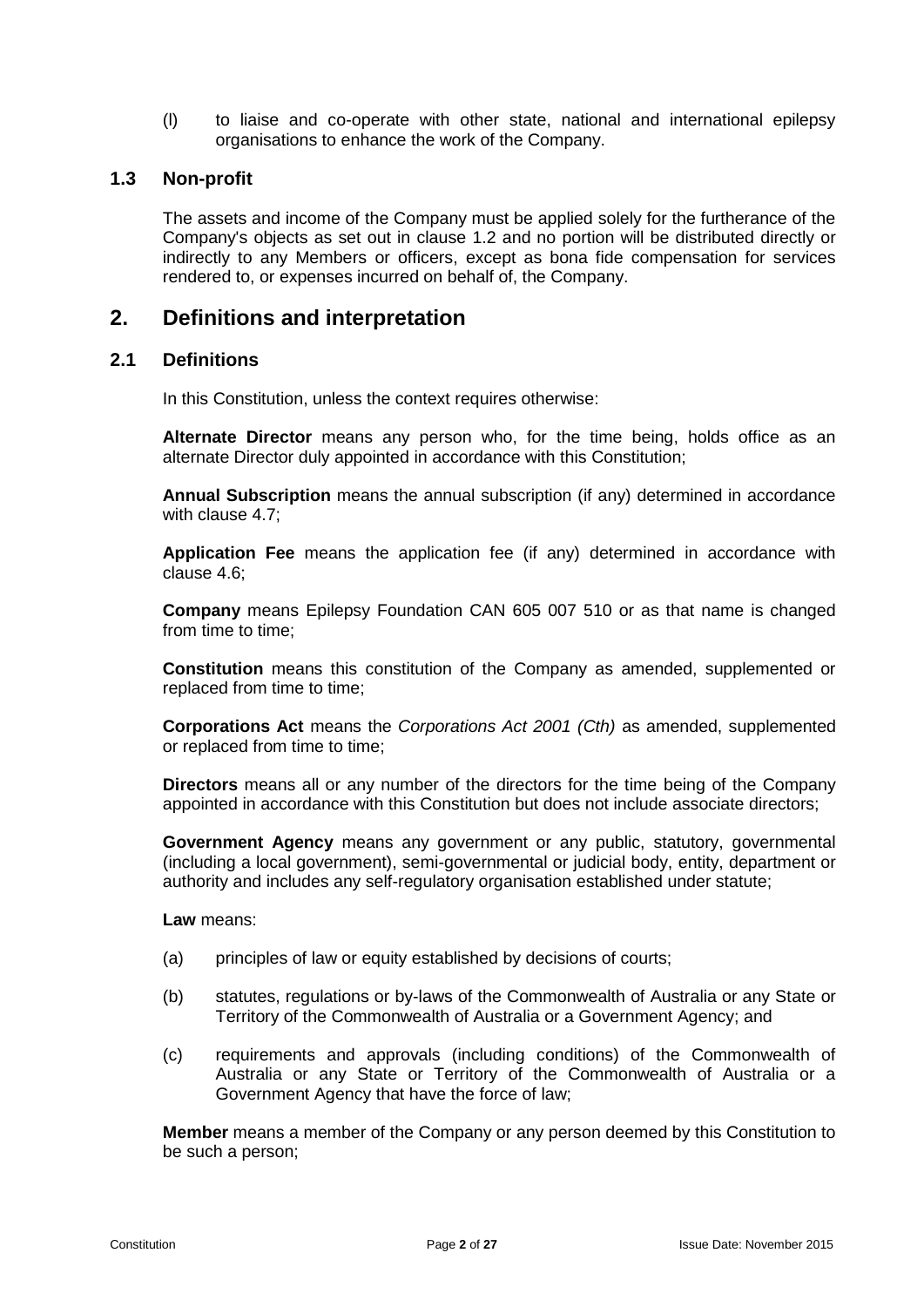**Office** means the registered office for the time being of the Company;

**Register** means the register of Members of the Company as required to be kept under section 168 of the Corporations Act;

**Secretary** means any person appointed to perform the duties of a secretary of the Company; and

**Special Resolution** has the same meaning as in section 9 of the Corporations Act.

#### **2.2 Interpretation**

In this Constitution, unless the contrary intention appears:

- (a) a reference to:
	- (i) any statute, rule, regulation, ordinance or other Law includes regulations and other statutory instruments under any of them and consolidations, amendments, re-enactments or a replacement of any of them by any Government Agency;
	- (ii) a Chapter, Part, Division or section is a reference to a Chapter, Part, Division or section of the Corporations Act;
	- (iii) any officer of the Company includes any person acting for the time being as such an officer;
	- (iv) writing includes any mode of representing or reproducing words in a tangible or visible form, and includes facsimile transmission;
- (b) words importing:
	- (i) the singular include the plural and vice versa;
	- (ii) a gender includes the other genders;
	- (iii) natural persons include partnerships, associations and corporations;
- (c) headings are used for convenience only and do not affect the interpretation of this Constitution;
- (d) other grammatical forms of defined words or expressions have corresponding meanings
- (e) references to notices in this Constitution include not only formal notices of meetings but also all documents and other communications from the Company to its Members but do not include cheques; and
- (f) unless the contrary intention appears, an expression used in this Constitution that is given a special meaning in the Corporations Act has the same meaning in this Constitution where it relates to the same matter as the matter for which it was defined in the Corporations Act.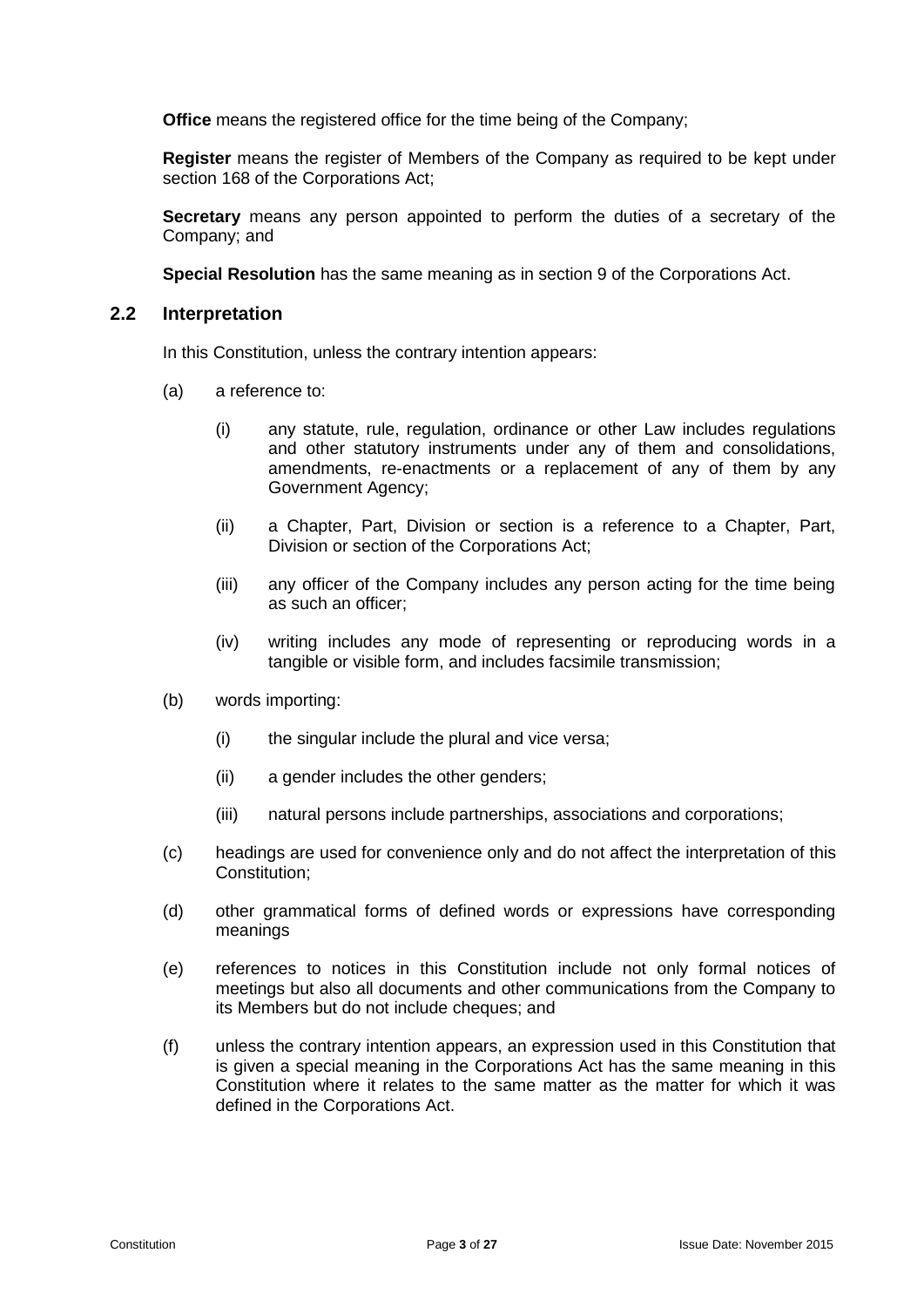#### **2.3 Replaceable rules**

The replaceable rules contained in the Corporations Act are displaced under section 135(2) and do not apply to the Company except to the extent that they are repeated in this Constitution.

## **3. Company limited by guarantee**

#### **3.1 Limited liability**

The liability of the Company's Members is limited.

#### **3.2 Guarantee**

Each Member undertakes to contribute an amount not exceeding \$1.00 to the assets of the Company if the Company is wound up while the Member is a member of the Company; or within 1 year of the Member ceasing to be a member of the Company, for payment:

- (a) of the debts and liabilities of the Company incurred while the Member was a member of the Company;
- (b) of the costs, charges and expenses of the winding up; and
- (c) for the adjustment of the rights of contributories among themselves.

## **4. Membership**

#### **4.1 Number of Members**

The number of Members of the Company is unlimited.

#### **4.2 Membership**

The Members of the Company will be:

- (a) the persons who gave consent to become Members in the Company's application for registration; and
- (b) any other persons, corporations or organisations whom or which the Directors admit to membership in accordance with this Constitution.

#### **4.3 Obligation of Members**

Every Member undertakes to:

- (a) promote and further the objects, interest, influence and standing of the Company; and
- (b) observe this Constitution and the rules and regulations of the Company in force from time to time,

to the best of their ability.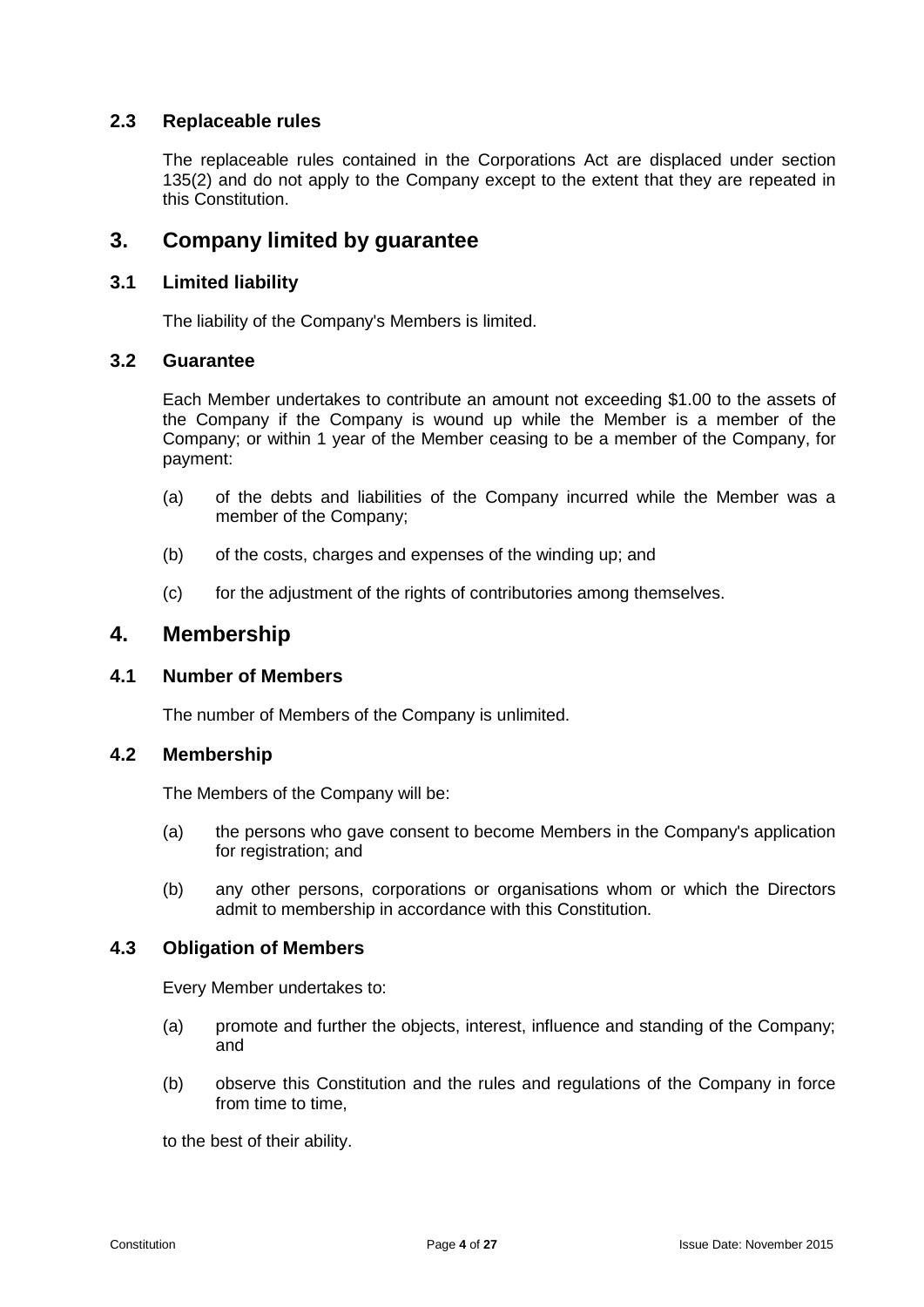## **4.4 Application for membership**

- (a) Applications for membership must be:
	- (i) in writing, in the form prescribed by the Directors, including, for the avoidance of doubt, by electronic means;
	- (ii) signed by the applicant;
	- (iii) accompanied by the Application Fee (if any) and Annual Subscription (if any);
	- (iv) lodged with the Company.
- (b) The Directors must determine whether to approve or reject an application for membership in their absolute discretion, without being obliged to provide reasons.
- (c) If the Directors approve an application for membership, the Secretary must, as soon as practicable:
	- (i) notify the applicant in writing of their approval; and
	- (ii) enter the applicant's name and address in the Register.
- (d) An applicant for membership becomes a Member and is entitled to exercise the rights of membership when its name is entered in the Register.
- (e) If the Directors reject an application for membership, the Directors must, as soon as practicable, notify the applicant in writing that the application has been rejected.

#### **4.5 Class of Membership**

To the extent permitted by Law, the Board may from time to time divide the membership of the Company into different classes of membership and determine the rights and obligations attaching to each class of membership.

#### <span id="page-8-1"></span>**4.6 Application Fee**

The Directors may determine, in their discretion, whether there is to be an Application Fee and the amount of the Application Fee (if any).

#### <span id="page-8-0"></span>**4.7 Annual Subscription**

- (a) The Directors may determine, in their discretion, whether there is to be an Annual Subscription and the amount of the Annual Subscription (if any).
- (b) Unless the Directors determine otherwise, all Annual Subscriptions are due the anniversary of the date on which a Member was admitted to membership.
- <span id="page-8-2"></span>(c) If a Member fails to pay the Annual Subscription within 2 months of it becoming due and payable, then the Directors may, in their discretion, issue the Member a default notice, in which case the Member will cease to be entitled to any of the rights or privileges of membership.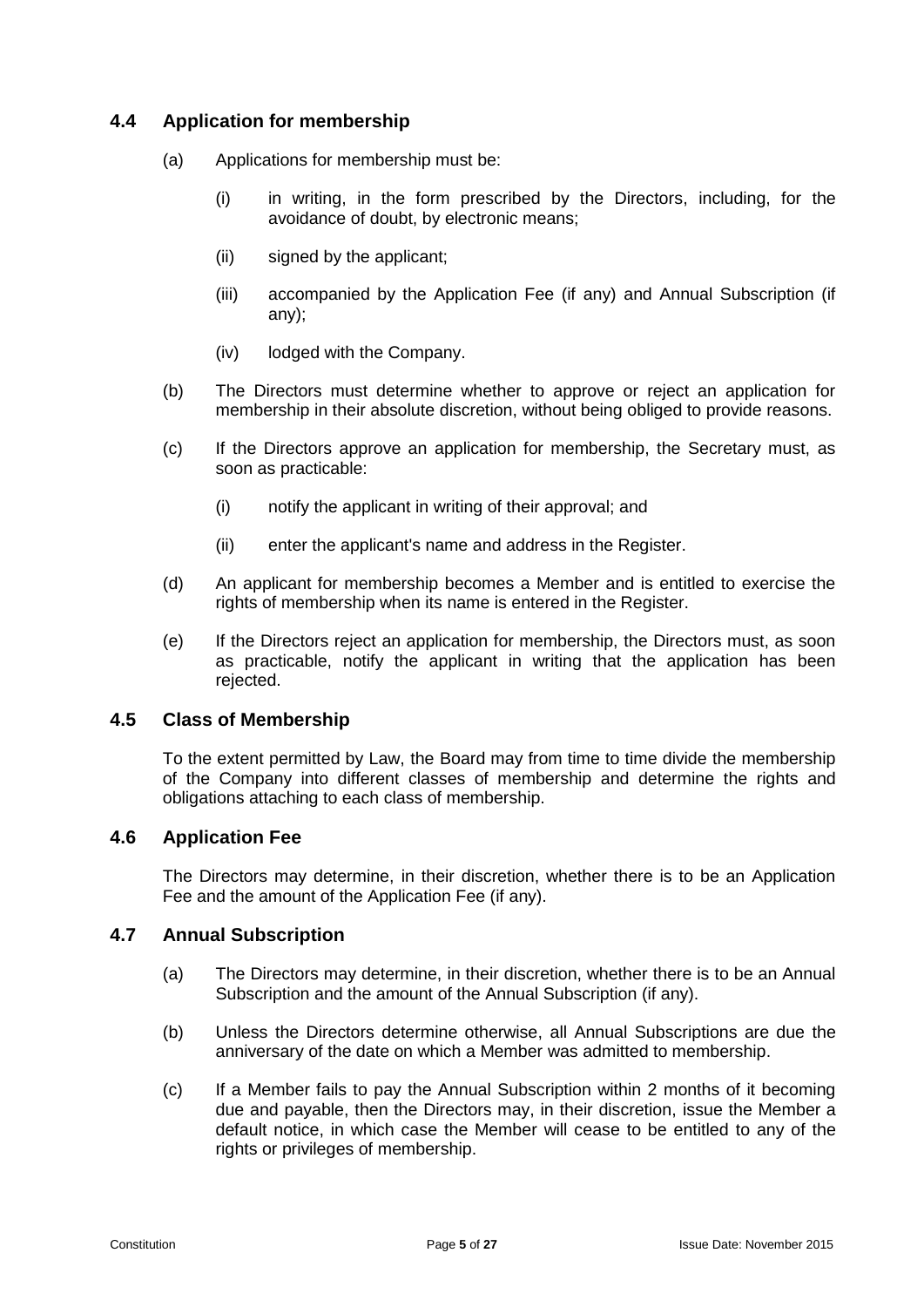(d) Upon payment by a Member of all amounts owing to the Company, including Annual Subscriptions, the Directors may, in their discretion, reinstate any rights or privileges of the Member that were suspended in accordance with clause [4.7\(c\).](#page-8-2)

#### **4.8 No transfer of membership**

A right, privilege, or obligation of a person by reason of membership of the Company:

- (a) is not capable of being transferred or transmitted to another person or Corporation; and
- (b) terminates upon the cessation of membership whether by death, resignation or otherwise.

#### **4.9 Cessation of membership**

A Member will cease to be a Member:

- (a) if the Member resigns from the Company by giving written notice of their resignation, from the date of receipt of that notice by the Secretary;
- (b) if the Member is expelled from the Company in accordance with clause [5.1;](#page-9-0)
- (c) where the Member is an individual, if the Member:
	- (i) dies;
	- (ii) becomes mentally incapacitated or whose person or estate is liable to be dealt with in any way under the laws relating to mental health; or
	- (iii) is convicted of an indictable offence.
- (d) where the Member is a body corporate, if:
	- (i) a liquidator is appointed in connection with the winding up of the Member; or
	- (ii) an order is made by a court for the winding up or deregistration of the Member.

## **5. Discipline of Members**

#### <span id="page-9-0"></span>**5.1 Directors may resolve to suspend or expel**

If a Member has refused or neglected to comply with the provisions of this Constitution, or has, in the opinion of the Directors, been guilty of conduct unbecoming a Member or prejudicial to the interests of the Company, the Directors may by resolution:

- (a) suspend the Member from membership for a specified period during which the Member will cease to be entitled to any of the rights or privileges of membership; or
- (b) expel that Member from the Company.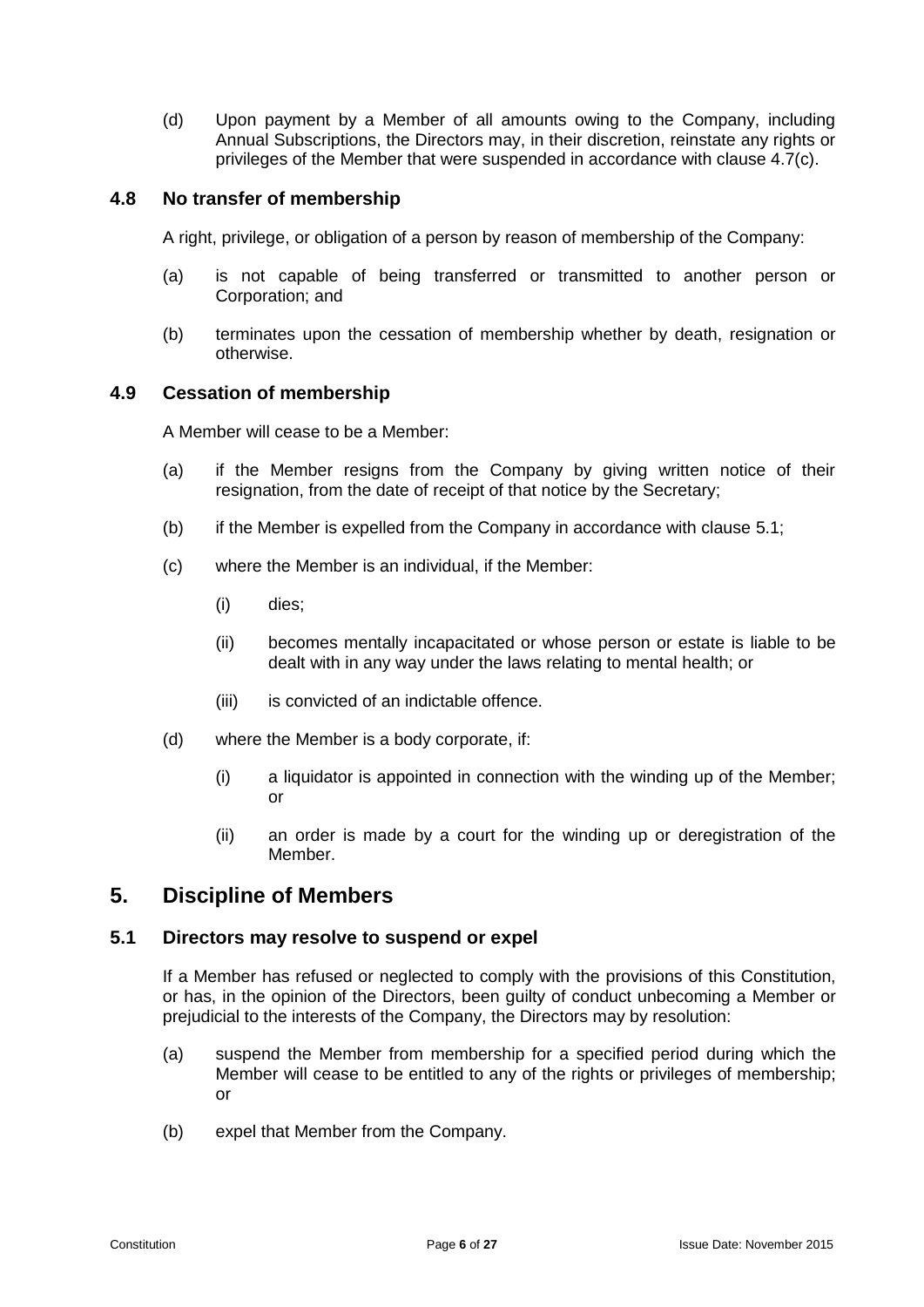### **5.2 Notice of decision**

Following a resolution of the Directors to discipline a Member in accordance with clause [5.1,](#page-9-0) the Secretary must, as soon as practicable, cause to be delivered to the Member a written notice (**Discipline Notice**):

- (a) setting out the Directors' resolution and the grounds on which it is based; and
- <span id="page-10-0"></span>(b) informing the Member of their right to appeal the Director's decision by lodging with the Secretary, no later than 10 Business Days after the date on which the Discipline Notice was delivered, a notice in writing setting out the Member's intention to appeal the decision and the grounds on which the appeal is sought (**Appeal Notice**).

#### <span id="page-10-1"></span>**5.3 Appeal meeting**

- (a) If a Member lodges an Appeal Notice in accordance with clause [5.2\(b\),](#page-10-0) the Directors must, no later than 28 days after the Appeal Notice was delivered to the Secretary, hold a meeting of Directors at which the Directors will reconsider the decision to discipline the Member.
- (b) The Directors must provide the Member with at least 10 Business Days notice of the meeting stating:
	- (i) the date, place and time of that meeting; and
	- (ii) that the Member, or their representative, may attend and address the Directors at the meeting.
- (c) At a Directors meeting held in accordance with this clause [5.3,](#page-10-1) the Directors must:
	- (i) give the Member, or their representative, an opportunity to be heard;
	- (ii) give due consideration to any written statement submitted by the Member, including the Member's Appeal Notice; and
	- (iii) determine by resolution whether to confirm, vary or revoke the resolution to discipline the Member.

## **6. General meetings**

#### **6.1 Annual general meeting**

If required to do so by the Corporations Act, the Company must hold an annual general meeting of the Company in accordance with the Corporations Act.

#### **6.2 Power to convene general meeting**

Any Director may convene a general meeting of the Company's Members.

#### **6.3 Notice period**

(a) Subject to the Corporations Act and clause 6.3(b), the Company must give 21 days notice of general meetings (including annual general meetings).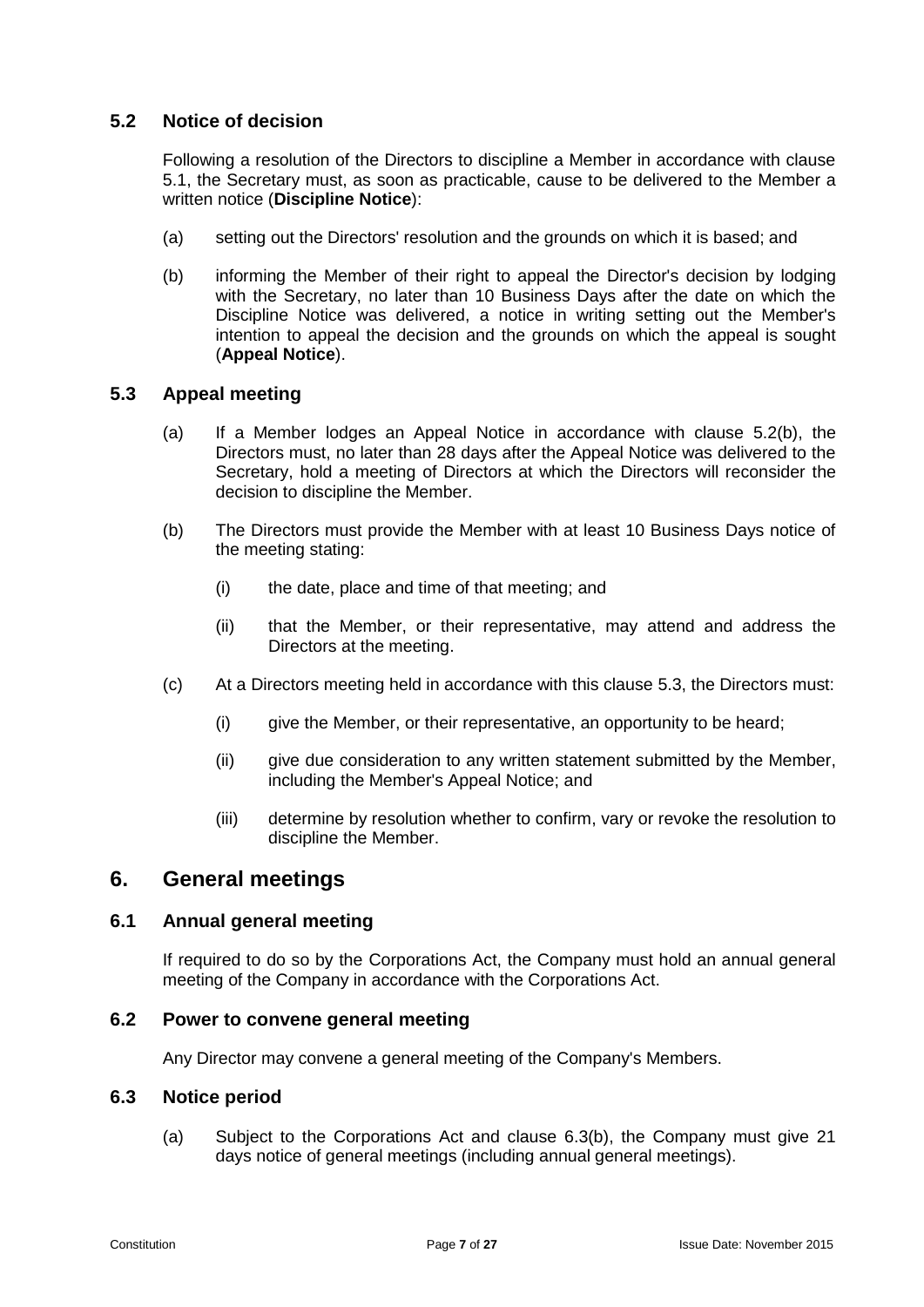- (b) Subject to the Corporations Act, the Company may call, on shorter notice than that specified in clause 6.3(a):
	- (i) an annual general meeting, if all the Members entitled to attend and vote at the annual general meeting agree prior to the annual general meeting; and
	- (ii) any other general meeting, if Members holding at least 95% of the votes that may be cast at the general meeting agree prior to the general meeting.

#### **6.4 Notice of general meetings**

Written notice of a general meeting must be given as provided in this Constitution to:

- (a) every Member;
- (b) every Director; and
- (c) the auditor (if any).

#### **6.5 Content of notice of general meetings**

A notice of a general meeting must:

- (a) specify the place, date and time for the meeting;
- (b) except as provided by clause 6.6, state the general nature of the business to be transacted at the meeting;
- (c) if a special resolution is to be proposed at the meeting, set out an intention to propose the special resolution and state the resolution;
- (d) contain a statement of:
	- (i) each Member's right to appoint a proxy; and
	- (ii) the fact that a proxy need not be a Member of the Company.

#### **6.6 Content of notice of annual general meeting**

It is not necessary for the notice of an annual general meeting to state that the business to be transacted at the meeting includes:

- (a) the consideration of the financial statements and the reports of the Directors and auditor (if any);
- (b) the election of Directors and other officers in place of those retiring;
- (c) the appointment and fixing of the remuneration of the auditors; and
- (d) any other business which, under this Constitution or the Corporations Act, is required to be transacted at an annual general meeting.

#### **6.7 Nature of business**

All business will be special that is transacted at a general meeting, with the exception of: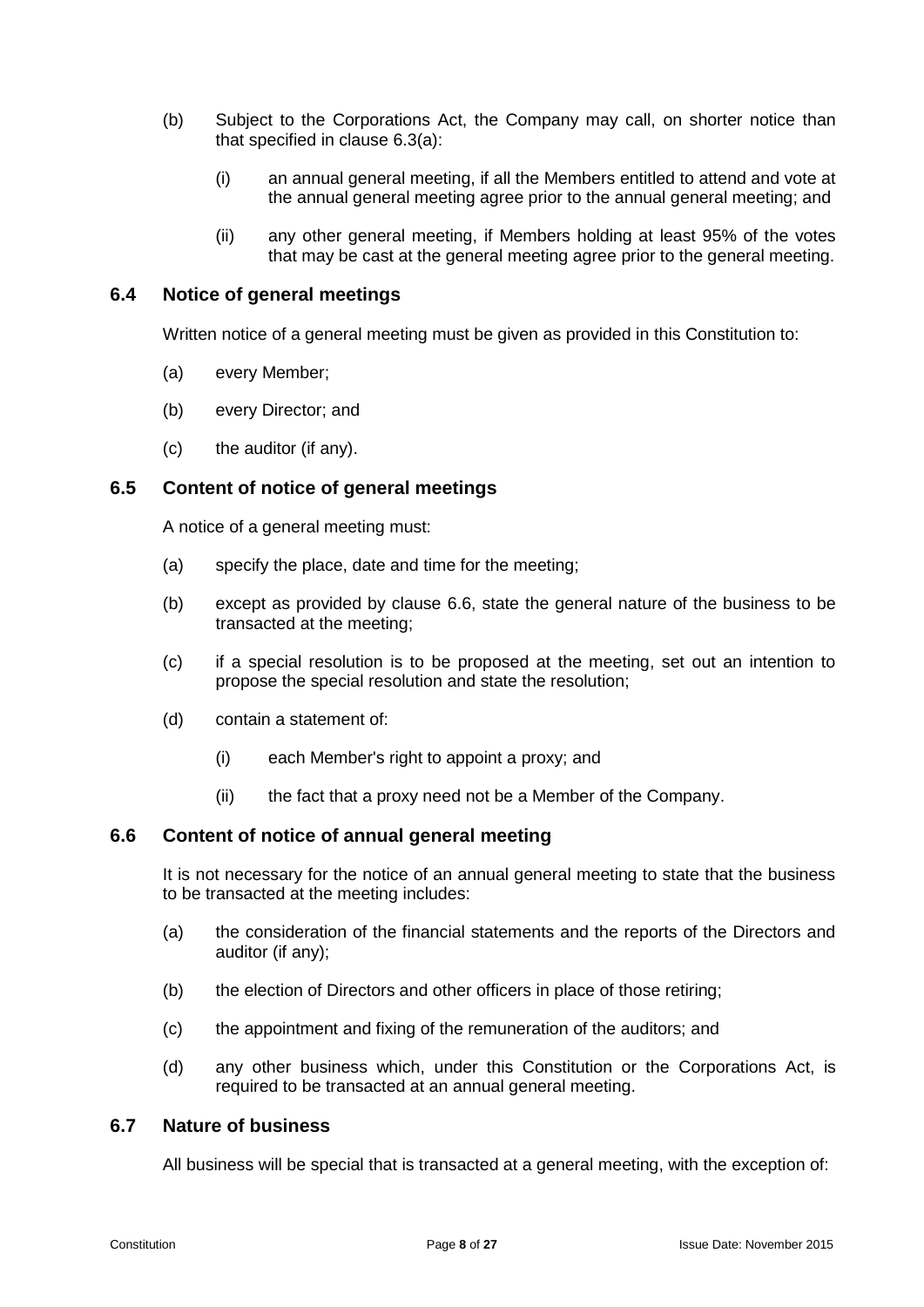- (a) the consideration of the accounts, balance sheets, and the reports of the Directors and auditors; and
- (b) the election of the Directors or auditors (if any) or both.

#### **6.8 Notice of adjourned meeting**

When a meeting is adjourned, new notice of the resumed meeting must be given if the meeting is adjourned for 30 days or more.

#### **6.9 Failure to give notice**

Any resolution passed at a meeting is not invalidated by:

- (a) the accidental omission to give notice of a meeting to any Member or non-receipt of that notice by a Member; or
- (b) the accidental omission to send out the instrument of proxy to a person entitled to receive notice or non-receipt of that instrument.

## **7. Proceedings at general meetings**

#### **7.1 Circular resolutions**

- (a) A resolution may be passed without a general meeting being held if all the Members entitled to vote on the resolution sign a document containing a statement that they are in favour of the resolution set out in the document. A body corporate's representative may sign such a circular resolution.
- (b) Identical copies of the document may be distributed for signing by different Members and taken together will constitute one and the same document.
- (c) The resolution is passed when the last Member signs the document, and satisfies any requirement in this Constitution or the Corporations Act that the resolution be passed at a general meeting.

#### **7.2 Sole Member resolutions**

- (a) If at any time the Company has only one Member, it satisfies any requirement in this Constitution or the Corporations Act that a resolution be passed by that sole Member recording the resolution and signing the record.
- (b) A body corporate's representative may sign a resolution referred to in clause 7.2(a).

#### **7.3 Use of technology**

<span id="page-12-0"></span>The Company may hold a meeting using any technology that gives Members a reasonable opportunity to participate. A Member participating in a meeting under this clause [7.3](#page-12-0) is deemed to be present at the meeting.

#### **7.4 Quorum**

(a) Except as otherwise provided in this Constitution, the quorum for a general meeting of the Company is 7 Members present in person or by proxy, attorney or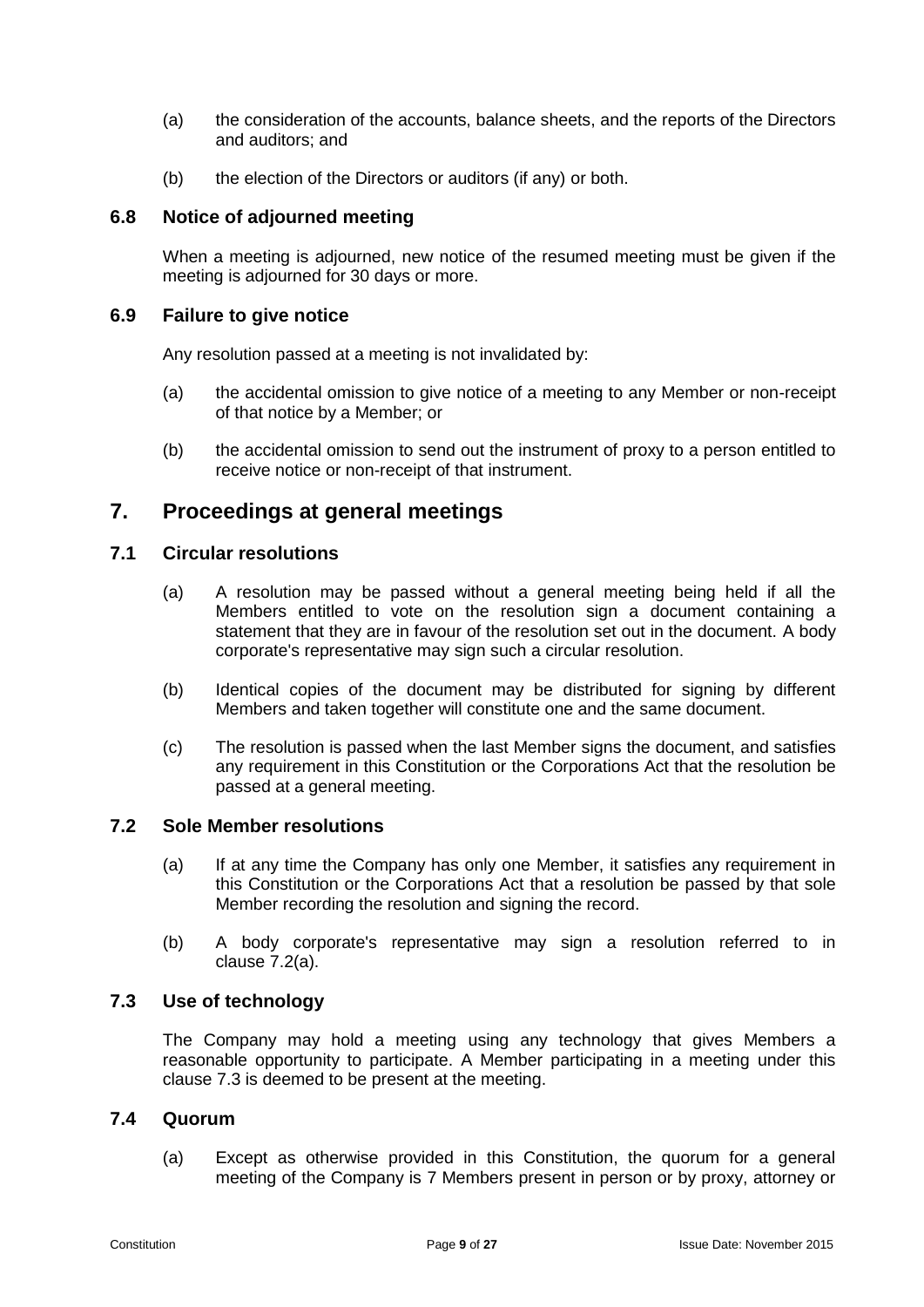body corporate representative and the quorum must be present at all times during the meeting.

- (b) No business will be transacted at any general meeting unless a quorum of Members is present at the time when the meeting proceeds to business.
- (c) For the purpose of determining whether a quorum is present:
	- (i) each person attending as a proxy, as a body corporate's representative, or as a validly appointed attorney of a Member, is deemed to be a Member;
	- (ii) if a Member has appointed more than one proxy, attorney or representative, only one may be counted; and
	- (iii) if an individual person is attending both as a Member and as a proxy, attorney or representative, they may be counted only once.

#### **7.5 Effect of no quorum**

If a quorum of the Company's Members is not present within half an hour after the time appointed for the meeting in the notice:

- (a) if the meeting was convened on the requisition of Members, the meeting must be dissolved; or
- (b) in any other case:
	- (i) the meeting will be adjourned to the date, time and place that the Directors specify (or if the Directors do not specify such details, the meeting is adjourned to the same day in the next week at the same time and place) except that if the meeting is adjourned for 30 days or more, notice of the resumed meeting must be given; and
	- (ii) if at a meeting resumed under clause  $7.5(b)(i)$  a quorum is not present within half an hour after the time appointed for the meeting, the meeting must be dissolved.

#### **7.6 Chairperson of general meeting**

The Directors may elect any person to chair general meetings of the Company.

#### **7.7 Vacancy in chair**

Where a general meeting is held and:

- (a) a chairperson has not been elected by the Directors as provided by clause 7.6; or
- (b) the chairperson declines to act or is not present within 15 minutes after the time appointed for the holding of the meeting,

the Members present must elect one of their number to be chairperson of the meeting or part of the meeting (as the case may be).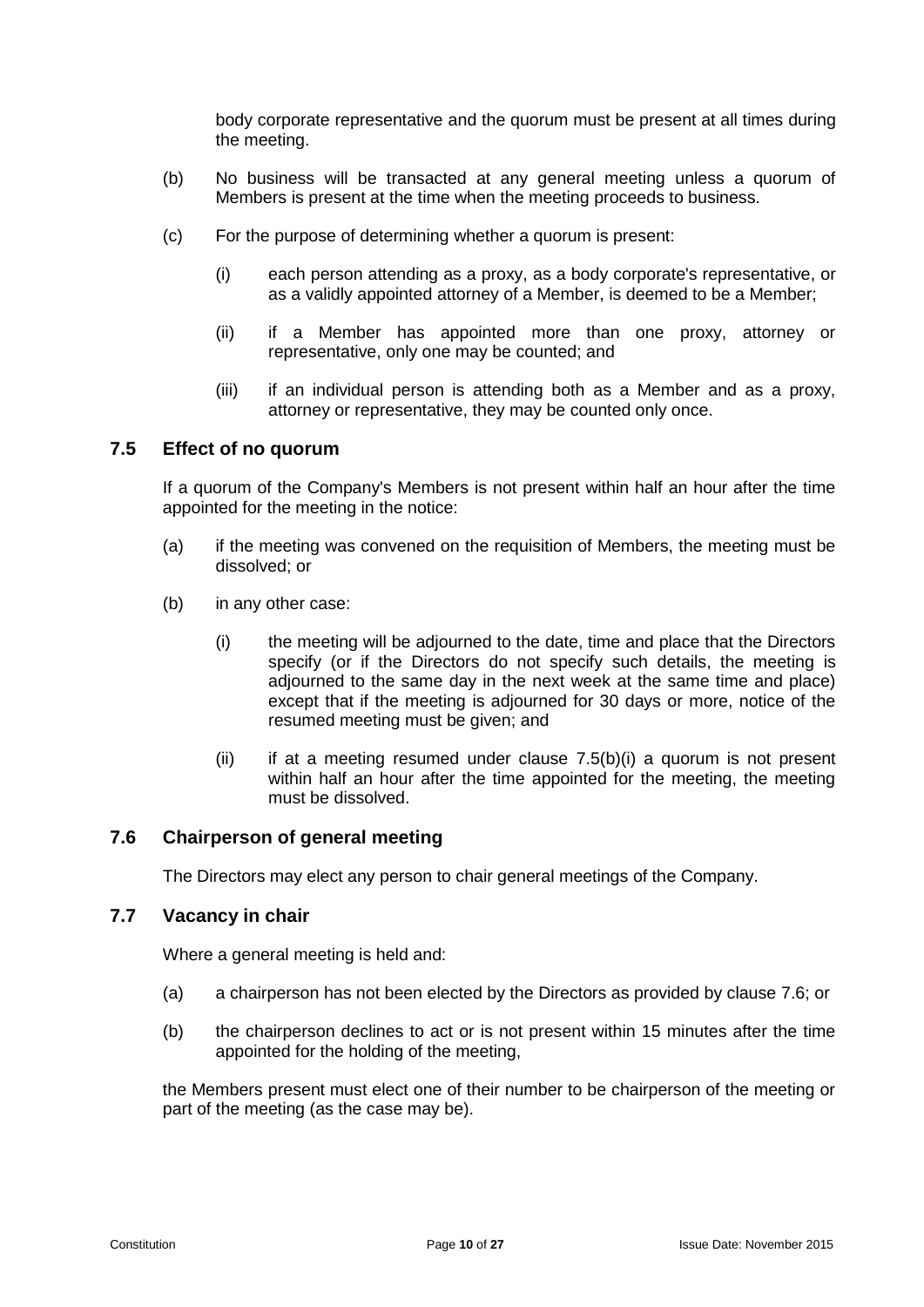#### **7.8 Adjournment**

The chairperson must adjourn a general meeting if the Members present with a majority of votes at the general meeting agree or direct that the chairperson must do so.

#### **7.9 Adjourned meetings**

- (a) Only unfinished business is to be transacted at a meeting resumed after an adjournment.
- (b) A resolution passed at a meeting resumed after an adjournment is passed on the day it was in fact passed.

## **8. Voting at general meetings**

#### **8.1 Voting**

- (a) A resolution put to the vote at a general meeting must be decided on a show of hands unless a poll is demanded.
- (b) Before a vote is taken, the chairperson must inform the general meeting whether any proxy votes have been received and how the proxy votes are to be cast.
- (c) On a show of hands, a declaration by the chairperson is conclusive evidence of the result provided that the declaration reflects the show of hands and the votes of the proxies received. Neither the chairperson nor the minutes need to state the number or proportion of the votes recorded in favour or against the resolution.

#### **8.2 Voting rights**

Each Member entitled to vote, may vote in person or by proxy, attorney or body corporate representative authorised under the Corporations Act, at a meeting of the Members of the Company, and each Member has one vote whether on a show of hands or a poll.

#### **8.3 Voting by poll**

- (a) A poll may be demanded by:
	- (i) the chairperson;
	- (ii) at least 3 Members present in person or by proxy, attorney or body corporate representative entitled to vote on the resolution; or
	- (iii) a Member or Members present in person or by proxy, attorney or body corporate representative representing at least 5% of the total votes that may be cast on the resolution on a poll.
- (b) A poll may be demanded:
	- (i) before a vote is taken; or
	- (ii) before or immediately after the voting results on a show of hands are declared.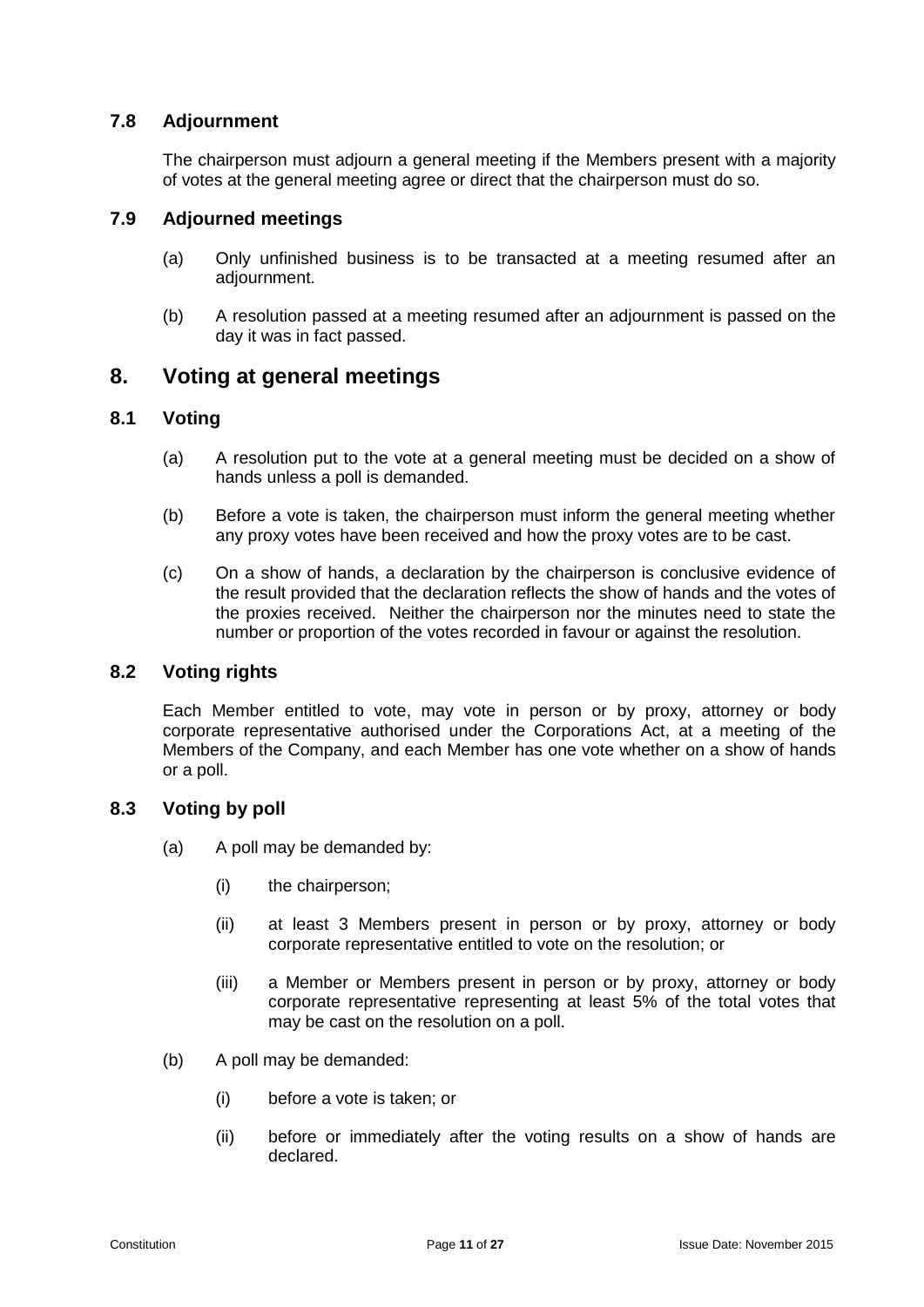- (c) The demand for a poll may be withdrawn.
- (d) If a poll is duly demanded, it must be taken in such manner and, subject to clause [8.3\(e\),](#page-15-0) either immediately or after an interval or adjournment or otherwise as the chairperson directs. The result of the poll is the resolution of the meeting at which the poll was demanded.
- <span id="page-15-0"></span>(e) A poll demanded on the election of a chairperson or on a question of adjournment must be taken immediately.
- (f) The demand for a poll does not prevent a meeting continuing for the transaction of any business other than the question on which a poll has been demanded.

#### **8.4 Casting vote of chair**

In the case of an equality of votes, whether on a show of hands or on a poll, the chairperson of the meeting at which the show of hands takes place or at which the poll is demanded has a casting vote (in addition to any vote that the chairperson may have had as a member).

#### **8.5 Objection to qualification of a voter**

- (a) An objection to a person's right to vote at a general meeting:
	- (i) may only be raised at a general meeting or adjourned meeting at which the vote objected to is given or tendered; and
	- (ii) must be determined by the chairperson of the meeting, whose decision is final.
- (b) A vote not disallowed under an objection referred to in clause 8.5(a) is valid for all purposes.

#### **8.6 Votes counted in error**

If any vote is counted which ought not to have been counted or might have been rejected, the error will not invalidate the resolution unless the error is:

- (a) detected at the same meeting; and
- (b) of sufficient magnitude, in the opinion of the chairperson, as to invalidate the resolution.

#### **9. Proxies**

#### **9.1 Who can appoint a proxy**

A Member who is entitled to attend and vote at a general meeting may appoint a person as that Member's proxy to attend and vote for that Member at a meeting of the Company. A proxy need not be a Member of the Company.

#### **9.2 Execution and form of proxies**

An instrument appointing a proxy: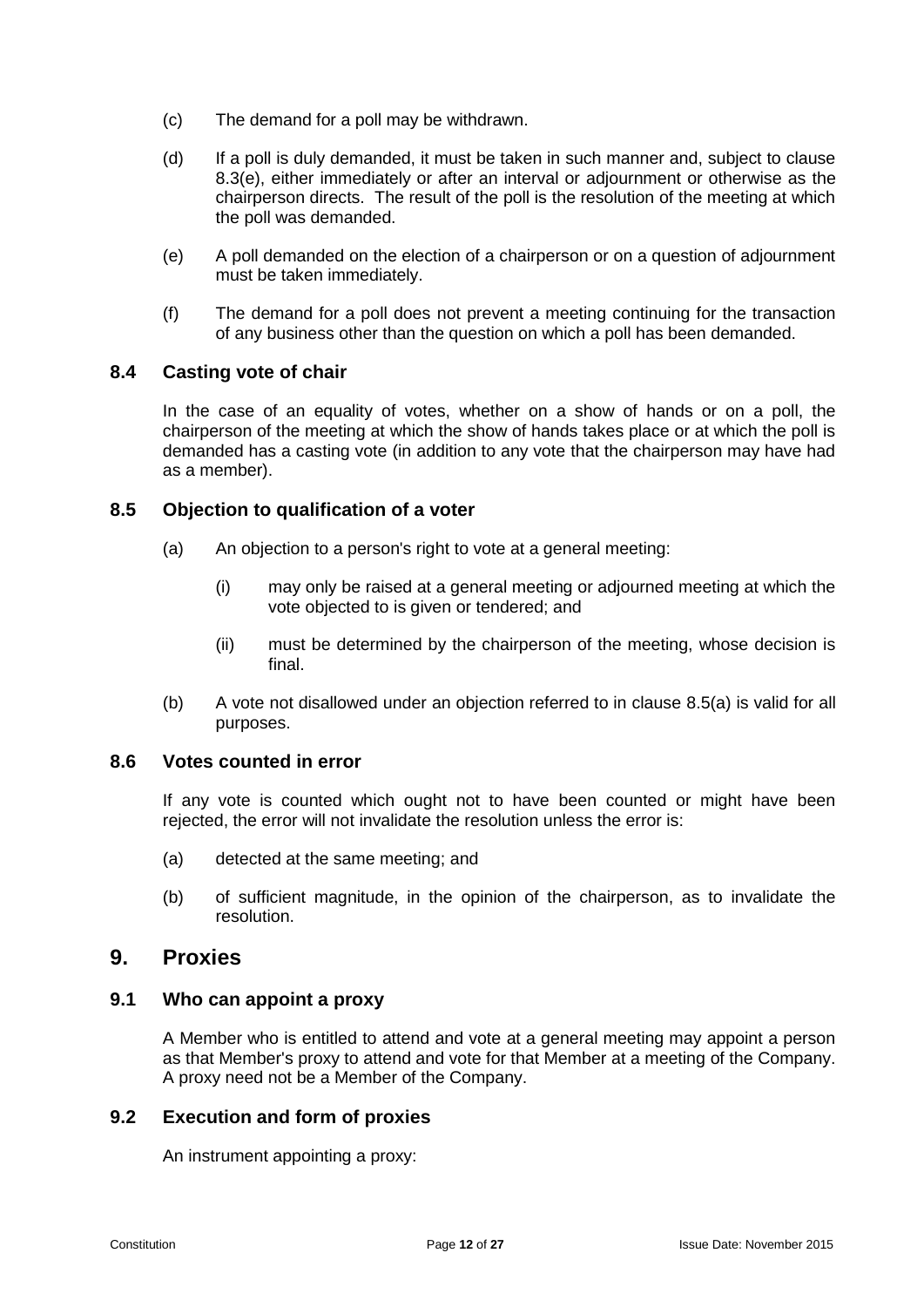- (a) may be contained in a facsimile;
- (b) must be in writing under the hand of the appointer or of an attorney duly authorised in writing or, if the appointer is a body corporate, either under seal or under the hand of an officer or attorney duly authorised;
- (c) may specify the manner in which the proxy is to vote in respect of a particular resolution and, where an instrument of proxy so provides, the proxy is not entitled to vote on the resolution except as specified in the instrument;
- (d) is deemed to confer authority to demand or join in demanding a poll; and
- (e) must (except in the case of proxies appointed under power of attorney), as nearly as the circumstances permit, be in the following form or in such other form as the Directors prescribe:

**Proxy form Epilepsy Foundation ACN 605 007 510 General meeting** *[date]*

I,

of

being a member of the Company appoint:

#### of

or if no person is named, the Chairperson of the general meeting as my proxy to vote and act for me and on my behalf at the general meeting of members of the Company to be held on *[date]* and any other day to which that general meeting is adjourned or postponed.

I direct my proxy to vote in the following manner:

| No | <b>Resolution</b> [list in sequence of ordinary and <b>For</b><br>special business] | <b>Against</b> | <b>Abstain</b> |
|----|-------------------------------------------------------------------------------------|----------------|----------------|
| 1. |                                                                                     |                |                |
| 2. |                                                                                     |                |                |
| 3. |                                                                                     |                |                |
| 4. |                                                                                     |                |                |

If you have appointed the Chairperson as your proxy and you do not wish to direct the Chairperson how to vote, please place a mark in the box (below).

 $\Box$  By marking this box, you acknowledge that the Chairperson may exercise your proxy even if they have an interest in the outcome of the resolution and votes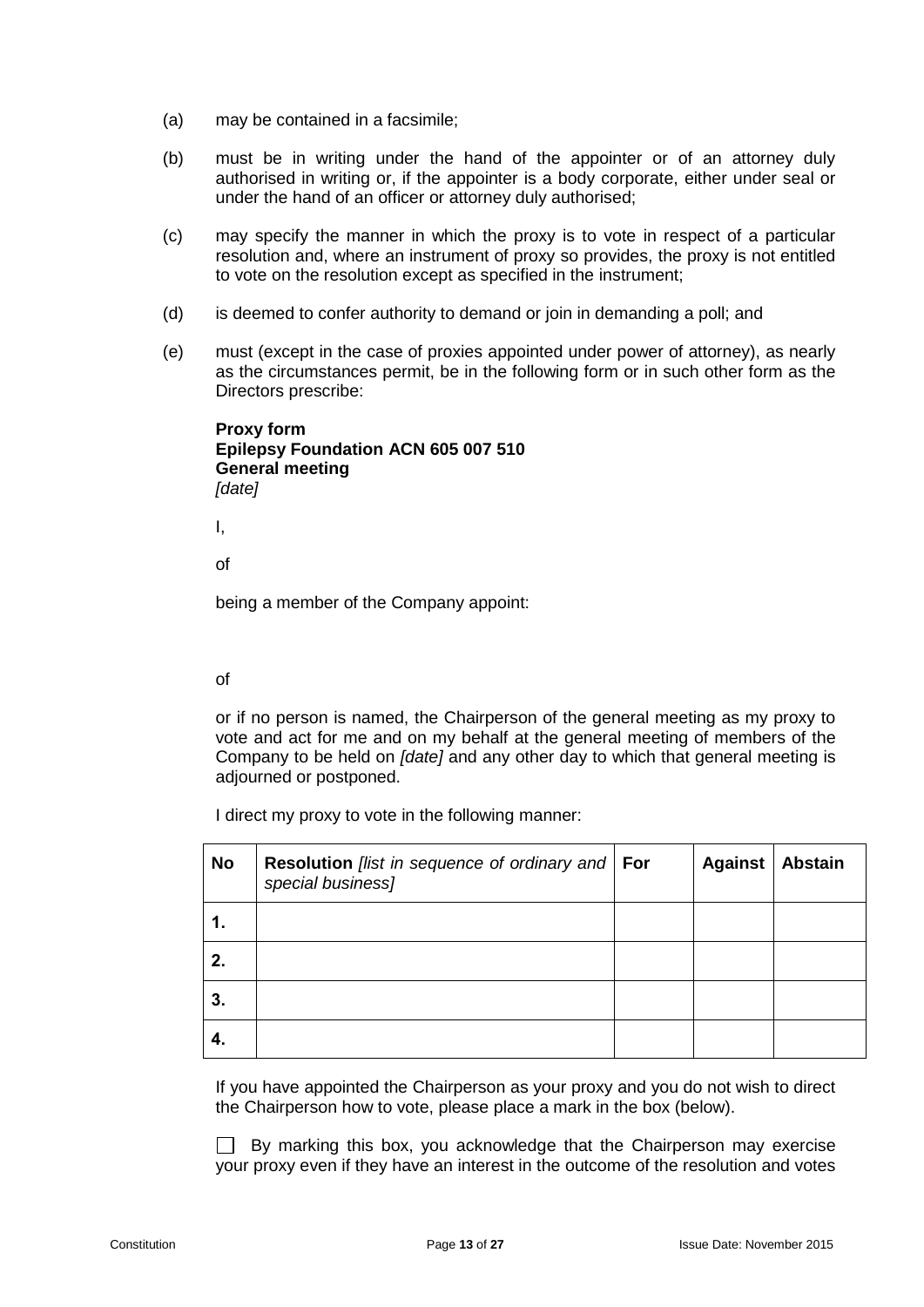cast by the Chairperson other than as proxy holder will be disregarded because of that interest.

The Chairperson intends to vote in favour of/against the resolutions *[insert details]*.

#### **Dated**

#### **Signed**

Signature of member/s (note if the member is a company, the proxy form should be signed in accordance with the member company's constitution and with the *Corporations Act 2001 (Cth)*)*.*

#### **9.3 Member's attorney**

A Member may appoint an attorney to act, or to appoint a proxy to act, at a general meeting. If the appointor is an individual, the power of attorney must be signed in the presence of at least 1 witness.

#### **9.4 Life of proxy**

An instrument appointing a proxy will not be valid after 12 months from the date of its execution, unless it is expressly stated to be a standing appointment or to extend for a longer period.

#### **9.5 Lodgement of proxies and powers of attorney**

- (a) If a Member appoints a proxy or an attorney, the following documents must be given to the Company at the Office or at the place specified for the purpose in the notice calling the general meeting:
	- (i) the proxy's appointment; and
	- (ii) if the appointment is signed by the appointor's attorney, the authority under which the form was signed or a certified copy of the authority; and
	- (iii) in the case of an attorney, the power of attorney or a certified copy of it.
- (b) The appointment of a proxy or an attorney is valid for a meeting if the appointment and any authority are given to the Company at least 24 hours before the general meeting at which the proxy is to be used.

#### **9.6 Corporate representative**

A Member that is a body corporate may appoint an individual to act as its representative at general meetings as permitted by the Corporations Act.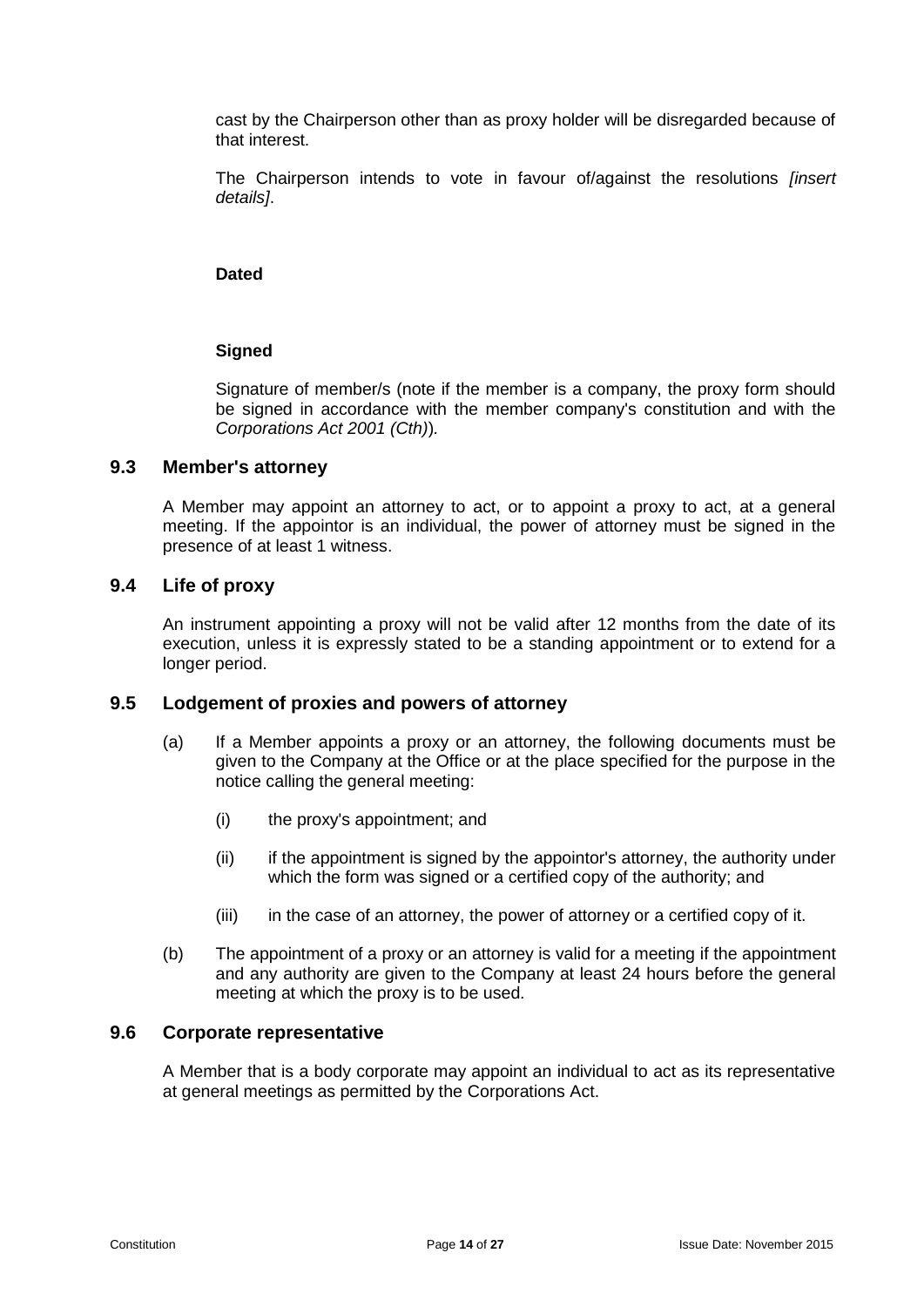#### **9.7 Validity of proxy vote**

A vote cast in accordance with the terms of an instrument of proxy or of a power of attorney is valid if no notice in writing of:

- (a) the previous death of the appointing Member;
- (b) the mental incapacity of the appointing Member:
- (c) the revocation of the proxy's appointment;
- (d) the revocation of the authority under which the proxy was appointed; or
- (e) the transfer of the share in respect of which the proxy was given,

has been received by the Company at the Office before the commencement of the meeting or adjourned meeting at which the proxy is used or exercised.

## **10. Appointment and removal of Directors**

#### **10.1 Number**

- (a) The number of the Directors will not be less than 3 or more than 9.
- <span id="page-18-0"></span>(b) The Company in general meeting may by ordinary resolution of the Company increase or reduce the number of Directors referred to in clause [10.1\(b\),](#page-18-0) provided that the number of Directors is not reduced below 3.

#### **10.2 Composition of the Board**

A person may not be elected or appointed as a Director if such election or appointment would mean that the Directors who are also medical practitioners would exceed one third of the total number of Directors at that time.

#### <span id="page-18-1"></span>**10.3 Appointment by Directors**

- (a) The Directors may at any time appoint any person to be a Director, either to fill a casual vacancy or as an addition to the existing Directors, provided that the total number of Directors does not at any time exceed the maximum number of Directors permitted under this Constitution.
- <span id="page-18-2"></span>(b) A Director appointed under clause [10.3\(a\)](#page-18-1) to fill a casual vacancy assumes the term of office of the Director who vacated the office. Otherwise, a Director appointed under clause [10.3\(a\)](#page-18-1) holds office only until the conclusion of the next general annual general meeting, but is eligible for election at that meeting.

#### **10.4 Appointment by Company**

The Company may by ordinary resolution passed in general meeting appoint any person to be a Director, either to fill a casual vacancy or as an addition to the existing Directors.

#### **10.5 Removal by Company**

The Company may by ordinary resolution: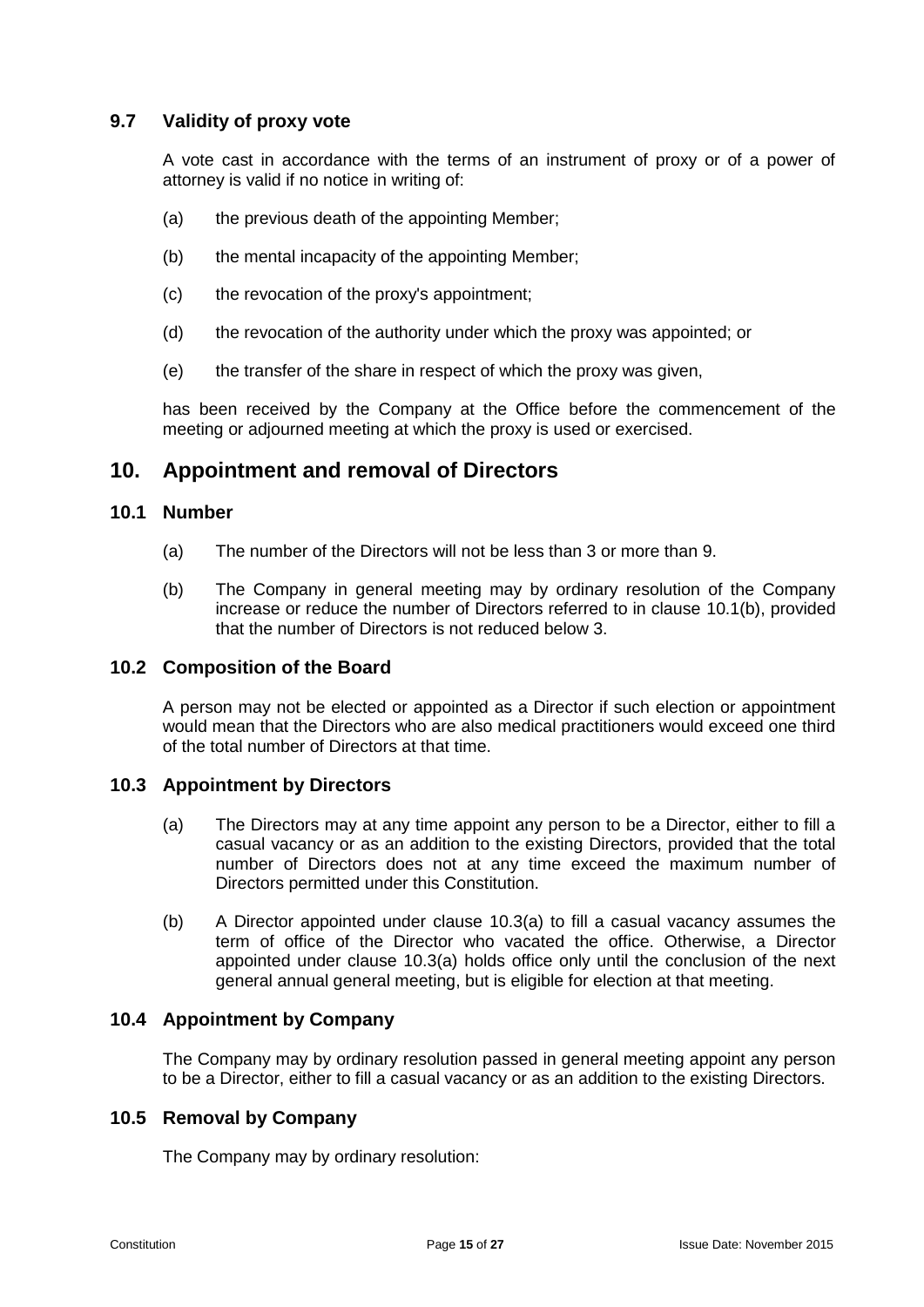- (a) remove any Director from office; and
- (b) appoint another person as a Director instead.

#### <span id="page-19-2"></span><span id="page-19-0"></span>**10.6 Retirement at each annual general meeting**

- (a) No Director may hold office for a period in excess of 3 years, or beyond the third annual general meeting following the Director's election, whichever is the longer, without submitting himself or herself for re-election.
- <span id="page-19-1"></span>(b) At every annual general meeting one-third of the previously elected Directors, and if their number is not a multiple of 3, then the number nearest to but not exceeding one-third, must retire from office and are eligible for re-election.
- (c) The Directors to retire in every year under clauses [10.6\(a\)](#page-19-0) and [10.6\(b\)](#page-19-1) are the Directors longest in office since last being elected. Between Directors who are elected on the same day, the Director to retire will be determined by agreement between those Directors, or failing agreement, will be decided by lot conducted by the Chairman, or if he or she is a candidate, by the deputy Chairman, unless they agree otherwise.
- (d) A retiring Director is eligible for re-election without needing to give any prior notice of an intention to submit for re-election and holds office as a Director until the end of the meeting at which the Director retires.
- (e) Any Director vacating office under clause [10.3\(b\)](#page-18-2) is not taken into account in deciding the number or identity of the Directors to retire by rotation under this clause.

#### **10.7 Eligibility to be a Director**

To be eligible to be appointed, elected or re-elected as a Director and to be eligible to continue to hold office, as the case may be, a person must:

- (a) be a Member; and
- (b) not be an employee of the Company or any of its subsidiaries.

#### **10.8 Eligibility to be elected as a Director**

Without limiting clause [10.6,](#page-19-2) a person is eligible for election to the office of a Director at a general meeting only if:

- (a) the person is in office as a Director immediately before that meeting;
- (b) the person has been nominated by the Directors for election at that meeting; or
- (c) the person has not less than 8 weeks before the date of the general meeting:
	- (i) given the Company a notice signed by him or her stating his or her desire to be a candidate for election at that meeting; and
	- (ii) the notice has also been signed by not less than 2 Members nominating the person to be a Director.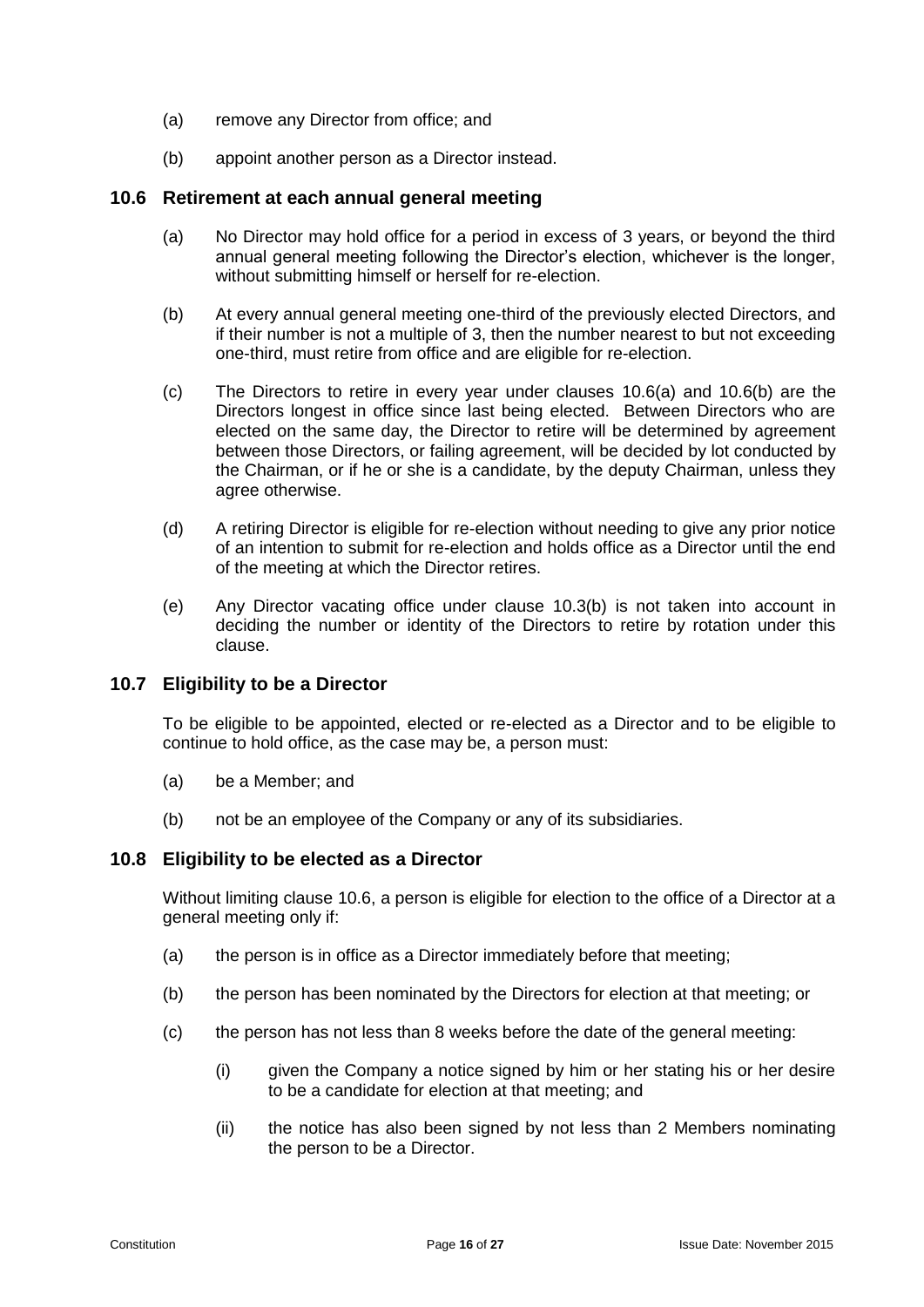#### **10.9 Vacation of office**

In addition to the circumstances in which the office of a Director becomes vacant by virtue of the Corporations Act, the office of a Director becomes vacant if the Director:

- (a) becomes bankrupt or makes any arrangement or composition with his or her creditors generally;
- (b) is prohibited from being a Director by reason of any order made under the Corporations Act;
- (c) ceases to be eligible to be a Director under clause [10.6;](#page-19-2)
- (d) becomes physically or mentally incapable of performing the Director's duties;
- (e) resigns by written notice to the Company;
- (f) is absent from Directors' meetings (without appointing an Alternate Director) without the consent of the other Directors for a period of more than 6 months; or
- (g) without the prior or subsequent consent of the other Directors, is directly or indirectly interested in any contract or proposed contract with the Company and fails to declare the nature of the Director's interest as required by the Corporations Act.

## **11. Remuneration of Directors**

#### <span id="page-20-0"></span>**11.1 No remuneration of Directors**

No Director may receive any remuneration for his or her services in his or her capacity as a director of the Company.

#### **11.2 Payments to Directors**

- (a) Without limiting clause [11.1,](#page-20-0) no payment will be made to any Director of the Company other than payment:
	- (i) of out of pocket expenses incurred by the Director in the performance of any duty as Director of the Company where the amount payable does not exceed an amount previously approved by the Directors of the Company;
	- (ii) for any service rendered to the Company by the Director in a professional or technical capacity, other than in the capacity as Director, where the provision of the service has the prior approval of the Directors of the Company and where the amount payable is approved by the Directors of the Company and is not more than an amount which commercially would be reasonable payment for the service; and
	- (iii) relating to an indemnity in favour of the Director and permitted by section 199A of the Corporations Act or a contract of insurance permitted by section 199B.
- (b) Despite anything to the contrary in this Constitution, the Company must not make any payments to a Director without the approval of the Directors.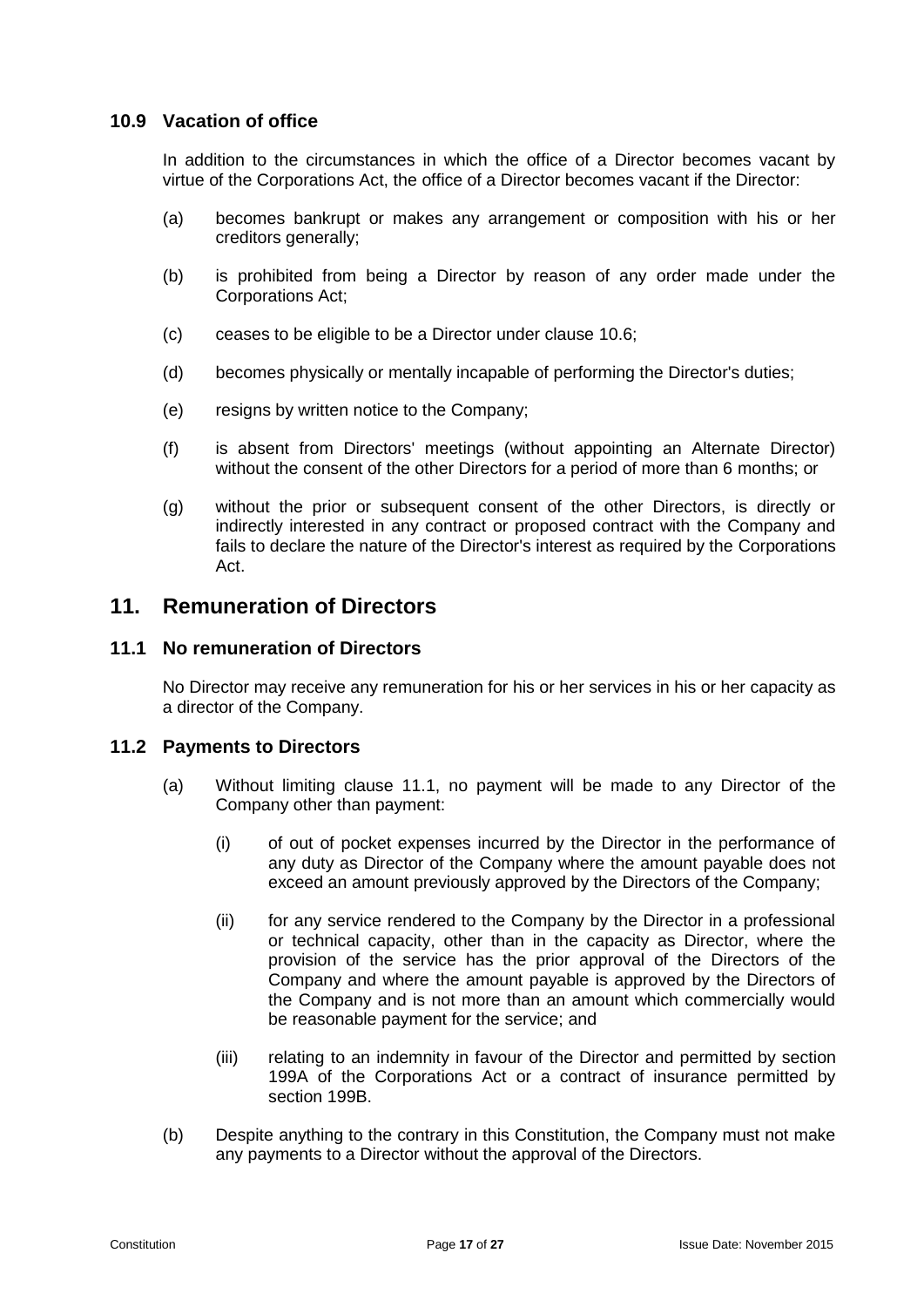## **12. Powers and duties of Directors**

#### **12.1 General management power**

Subject to the Corporations Act, this Constitution and any resolution of the Company, the Directors:

- (a) will manage the business of the Company;
- (b) may exercise all such powers of the Company that are not, by the Corporations Act or this Constitution, required to be exercised by the Company in general meeting, provided that no resolution of the Company in general meeting will invalidate any prior act of the Directors which would have been valid if such a resolution had not been made; and
- (c) may pay all expenses incurred in promoting and forming the Company.

#### **12.2 Attorneys**

- (a) The Directors may, by power of attorney, appoint any person or persons to be the attorney or attorneys of the Company with such powers, authorities and discretions (being powers, authorities and discretions vested in or exercisable by the Directors), for such period and subject to such conditions as they think fit.
- (b) Any such power of attorney may contain provisions for the protection and convenience of persons dealing with the attorney and may also authorise the attorney to delegate all or any of the powers, authorities and discretions vested in the attorney.

#### **12.3 Power to borrow and give security**

- (a) Without limiting the generality of clause 12.1, the Directors may for the purposes of the Company:
	- (i) borrow money, with or without giving security for it; and
	- (ii) guarantee the performance of any obligation of the Company or of any other person.
- (b) The Directors may borrow or provide security as they think fit and in particular by the issue of bonds, debentures or debenture stock or any mortgage, charge or other security on the undertaking of the whole or part of the property of the Company (both present and future) including its uncalled capital.
- (c) Debentures, debenture stock, bonds or other securities may be:
	- (i) made assignable free from any equities between the Company and the person to whom the same has been issued; or
	- (ii) issued at a discount, premium or otherwise and with any special privileges as to redemption, surrender, drawings, allotment of shares, attending and voting at general meetings of the Company, appointment of Directors and otherwise, and any debentures may be re-issued notwithstanding that they may have been made paid off or satisfied.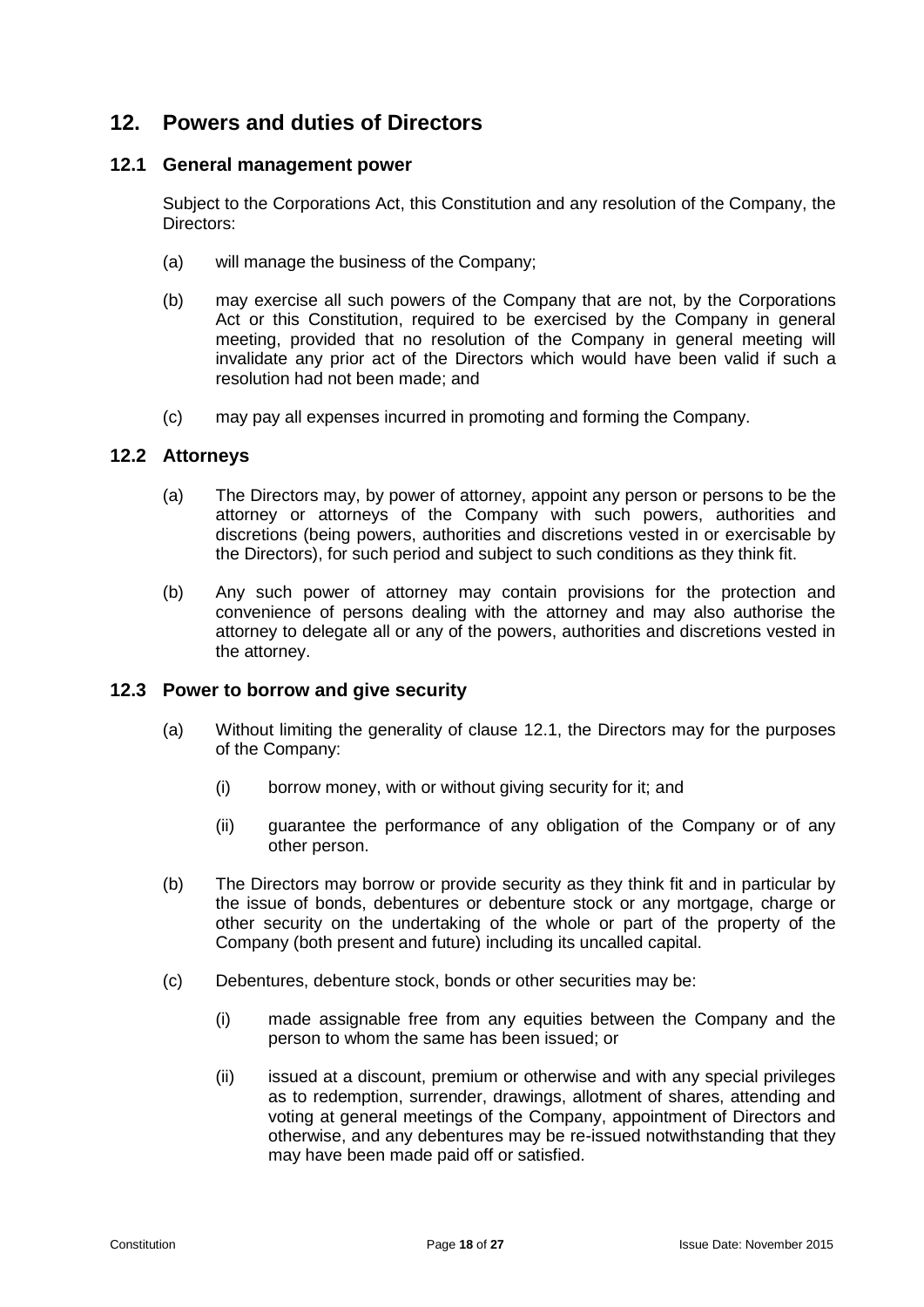#### **12.4 Register of mortgages and charges**

The Directors must:

- (a) cause a proper register to be kept in accordance with the Corporations Act of all mortgages and charges affecting the property of the Company; and
- (b) comply with the Corporations Act in regard to the registration of mortgages and charges.

#### **12.5 Indemnity**

Subject to clause 22 and to the extent permitted by the Corporations Act, if any of the Directors or any other person becomes personally liable for the payment of any sum primarily due from the Company, the Directors may execute a mortgage, charge or security over the whole or any part of the assets of the Company by way of indemnity to secure the Directors or persons so becoming liable from any loss in respect of the liability.

#### **12.6 Other offices of Directors**

Subject to the Corporations Act, a Director may hold any other office or offices under the Company (except that of auditor) in conjunction with the office of Director and on such terms as the Directors may arrange.

#### **12.7 Director may act in professional capacity**

- (a) Subject to the Corporations Act and clause 12.7(b), any Director (or the Director's firm) may act in a professional capacity for the Company and the Director (or the Director's firm) is entitled to remuneration for professional services as if the Director were not a Director.
- (b) A Director (or the Director's firm) must not act as the Company's auditor.

## **13. Proceedings of Directors**

#### **13.1 Calling and holding Directors' meetings**

A Director may call a Directors' meeting by giving reasonable notice to each Director.

#### **13.2 Circulating resolutions**

- (a) The Directors may pass a resolution without a Directors' meeting being held if all the Directors entitled to vote on the resolution sign a document containing a statement that they are in favour of the resolution set out in the document.
- (b) Identical copies of the document may be distributed for signing by different Directors and taken together will constitute one and the same document.
- (c) The resolution is passed when the last Director signs the document.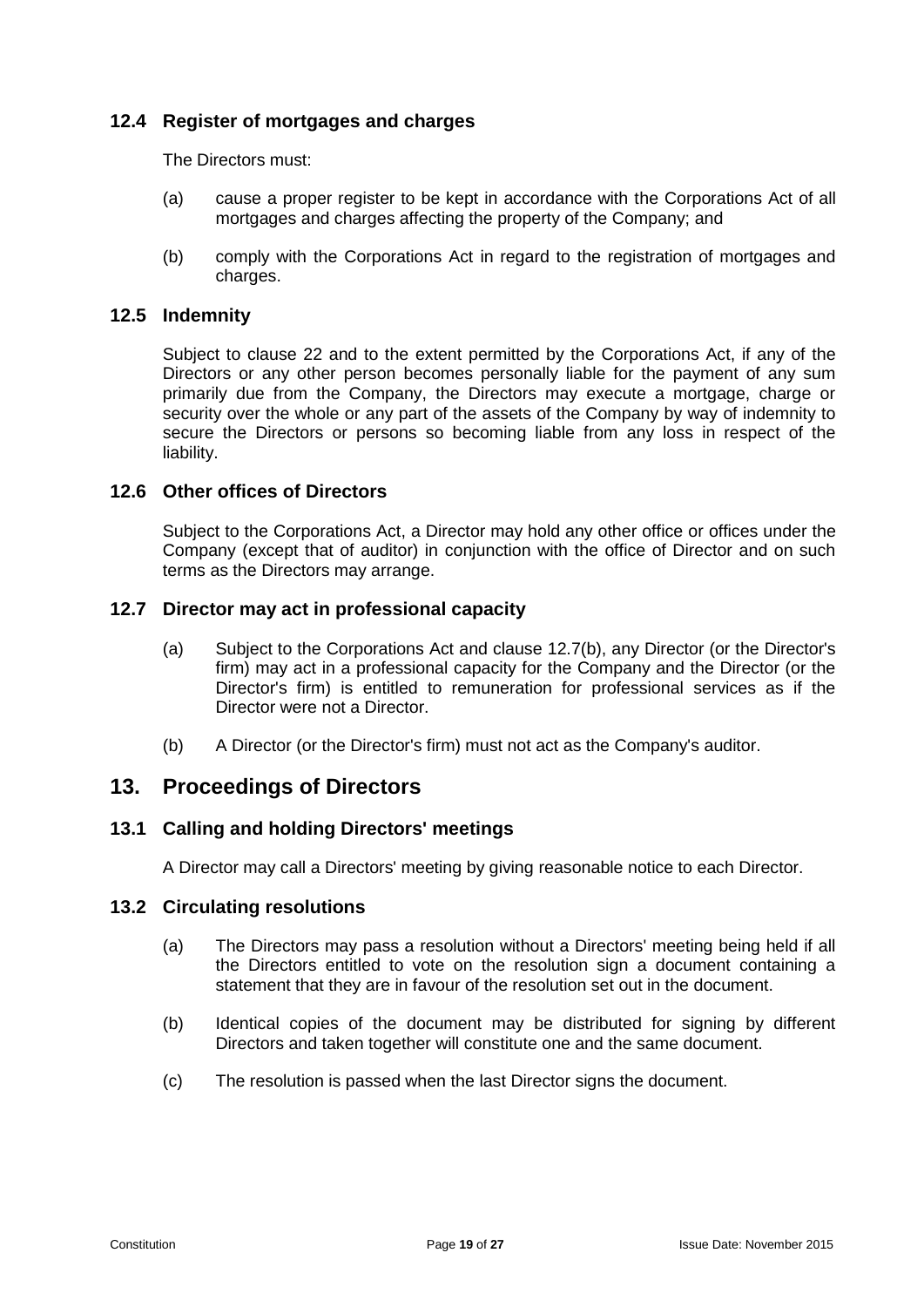### **13.3 Telephone and other meetings**

Without limiting the power of the Directors to regulate their meetings as they think fit, a meeting of Directors or committee of Directors may be held where one or more of the Directors is not physically present at the meeting, provided that:

- (a) all Directors consent to the calling and the holding of the meeting by means of telephone or other form of communication;
- (b) all Directors participating in the meeting are able to communicate with each other effectively, simultaneously and instantaneously by means of the agreed form of communication;
- (c) notice of the meeting is given to all the Directors entitled to notice in accordance with the usual procedures agreed on or laid down from time to time by the Directors and such notice does not specify that Directors are required to be present in person;
- (d) in the event that a failure in communications prevents clause 13.3(b) from being satisfied by that number of Directors which constitutes a quorum, then the meeting will be suspended until clause 13.3(b) is satisfied again. If clause 13.3(b) is not satisfied within 15 minutes from the time the meeting was interrupted, the meeting will be deemed to have terminated; and
- (e) any meeting held where one or more of the Directors is not physically present will be deemed to be held at the location specified in the notice of meeting provided a Director is present at that location. If no Director is present at the location specified, the meeting will be deemed to be held at the location where the chairperson of the meeting is located.

#### **13.4 Directors' resolutions**

- (a) Subject to this Constitution, a resolution of the Directors must be passed by a majority of the votes of Directors present and entitled to vote on the resolution.
- (b) In case of an equality of votes, the chairperson of the meeting, in addition to his or her deliberative vote (if any), has a casting vote.

#### **13.5 Minutes**

- (a) The Directors must cause minutes to be made of:
	- (i) all appointments of Directors, Alternate Directors and officers;
	- (ii) the names of the Directors present at each meeting of the Directors;
	- (iii) all orders made by the Directors;
	- (iv) all declarations made or notices given by any Director (either generally or specifically) of his or her interest in any contract or proposed contract or of his or her holding of any office or property whereby any conflict of duty or interest may arise; and
	- (v) all resolutions and proceedings of meetings of Members and classes of Members and of the Directors,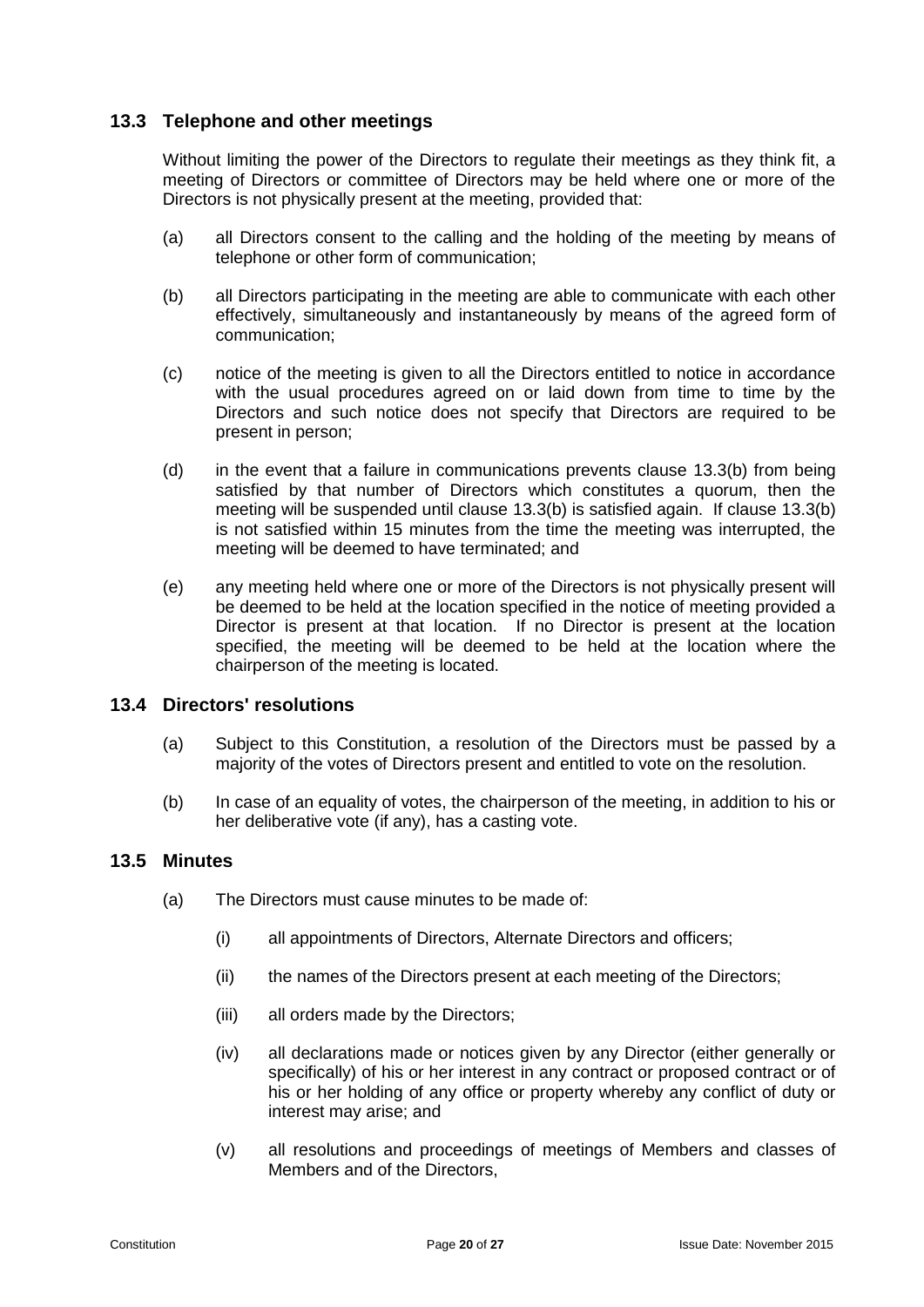and retain the minutes in a minute book for a period of at least 10 years or such other period as may be required under the Corporations Act.

- (b) The minutes of a meeting must be signed by the chairperson of the meeting or the chairperson of the next meeting.
- (c) In the absence of evidence to the contrary, contents of the minute book that is recorded and signed in accordance with this clause 13.5 is evidence of the matters shown in the minute.

#### **13.6 Director's personal interests**

If a Director has a material personal interest in a matter that relates to the affairs of the Company other than an interest that does not have to be disclosed under section 191(2) of the Corporations Act and the Director discloses the nature and extent of the interest and its relation to the affairs of the Company to the other Directors, in accordance with section 191 of the Corporations Act, then the Director must not:

- (a) be present while the matter is being considered at the meeting; or
- (b) vote on the matter,

unless permitted by the Corporations Act to do so, in which case the Director may:

- (c) be counted in determining whether or not a quorum is present at any meeting of Directors considering that contract or arrangement or proposed contract or arrangement;
- (a) sign or countersign any document relating to that contract or arrangement or proposed contract or arrangement; and
- (b) vote in respect of, or in respect of any matter arising out of, the contract or arrangement or proposed contract or arrangement.

#### **13.7 Quorum**

- (a) At a meeting of Directors properly convened, the number of Directors whose presence is necessary to constitute a quorum is such number as is determined by the Directors and, unless so determined, is 3.
- (b) If the office of a Director becomes vacant, the remaining Directors may act but, if the total number of remaining Directors is not sufficient to constitute a quorum at a meeting of Directors, the Directors may act only for the purpose of increasing the number of Directors to a number sufficient to constitute a quorum or for the purpose of convening a general meeting of the Company.

#### **13.8 Chairperson**

- (a) The Directors must elect a Director to chair their meetings and may determine the period for which the Director is to be the chairperson.
- (b) Where a meeting of the Directors is held and:
	- (i) a Director has not already been elected to chair that meeting under clause 13.8(a); or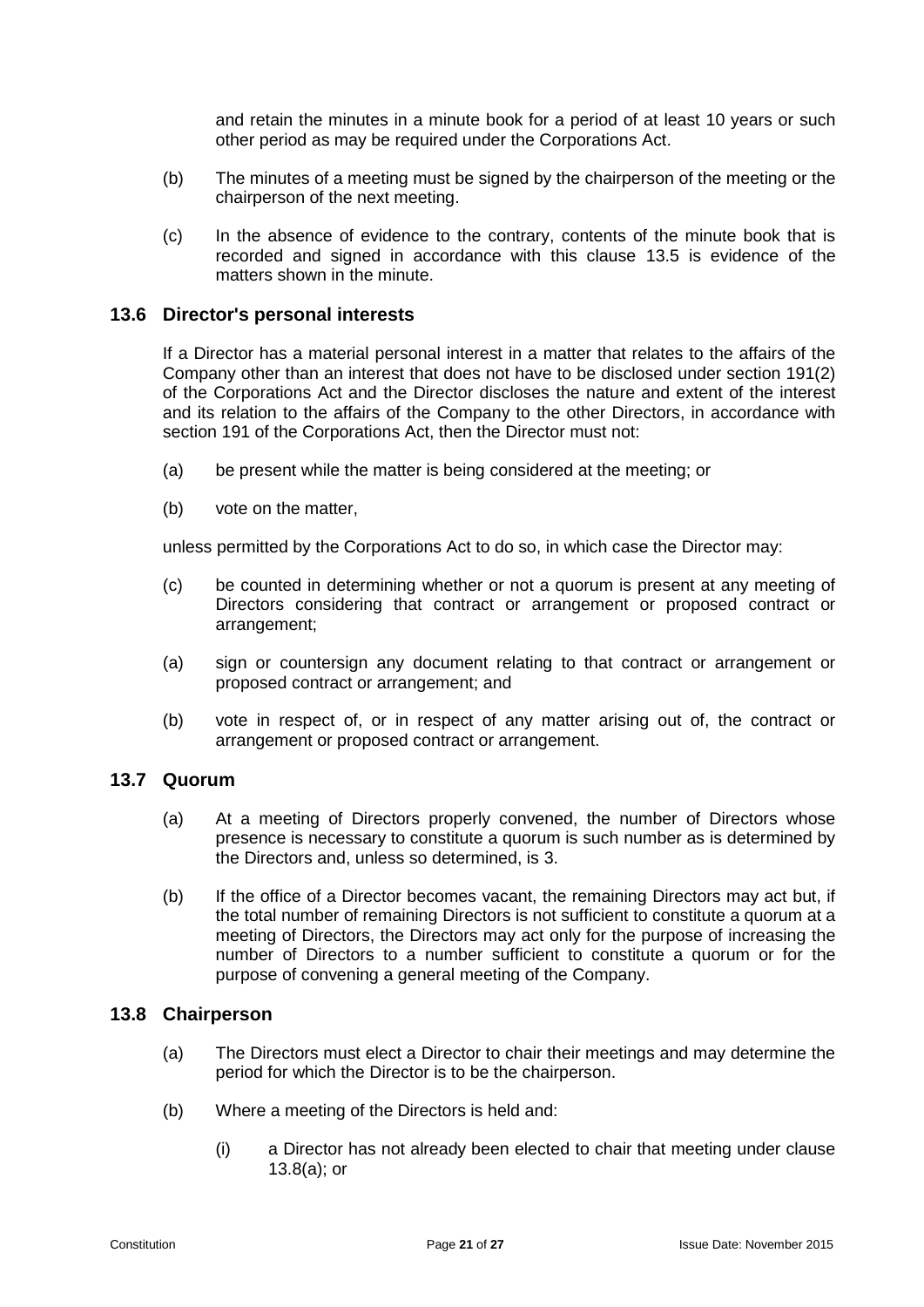(ii) the previously elected chairperson declines to act or is not present within 15 minutes after the time appointed for the holding of the meeting,

the Directors present must elect one of their number to chair the meeting or part of the Meeting (as the case may be).

#### **13.9 Delegation to Committees**

- (a) The Directors may delegate any of their powers to a committee or committees consisting of such of their number as they think fit.
- (b) A committee must exercise the powers delegated to it in accordance with any directions of the Directors. The effect of the committee exercising a power in this way is the same as if it had been exercised by the Directors.
- (c) The members of a committee may elect one of their number as chairperson of their meetings.
- (d) Where a meeting of a committee is held and:
	- (i) a chairperson has not already been elected to chair that meeting under clause 13.9(c); or
	- (ii) the previously elected chairperson is not present within 15 minutes after the time appointed for the holding of the meeting or is unwilling to act,

the members present may elect one of their number to be chairperson of the meeting.

- (e) A committee may meet and adjourn as it thinks fit unless otherwise directed by the Directors.
- (f) Questions arising at a meeting of a committee must be determined by a majority of votes of the members present and voting.
- (g) In the case of an equality of votes, the chairperson has a casting vote, in addition to any vote the chairperson has in the chairperson's capacity as a member of the committee (if any).

#### **13.10 By laws**

The Directors have the power to make by-laws regulating the conduct of the Company.

#### **13.11 Acts of Directors valid despite defective appointment**

Any act done at any meeting of the Directors or of a committee of Directors by any person acting as a Director is, although it is later discovered that there was some defect in the appointment of any such Director or that the Director was disqualified, is valid as if the Director had been duly appointed and was qualified to be a Director or to be a member of the committee.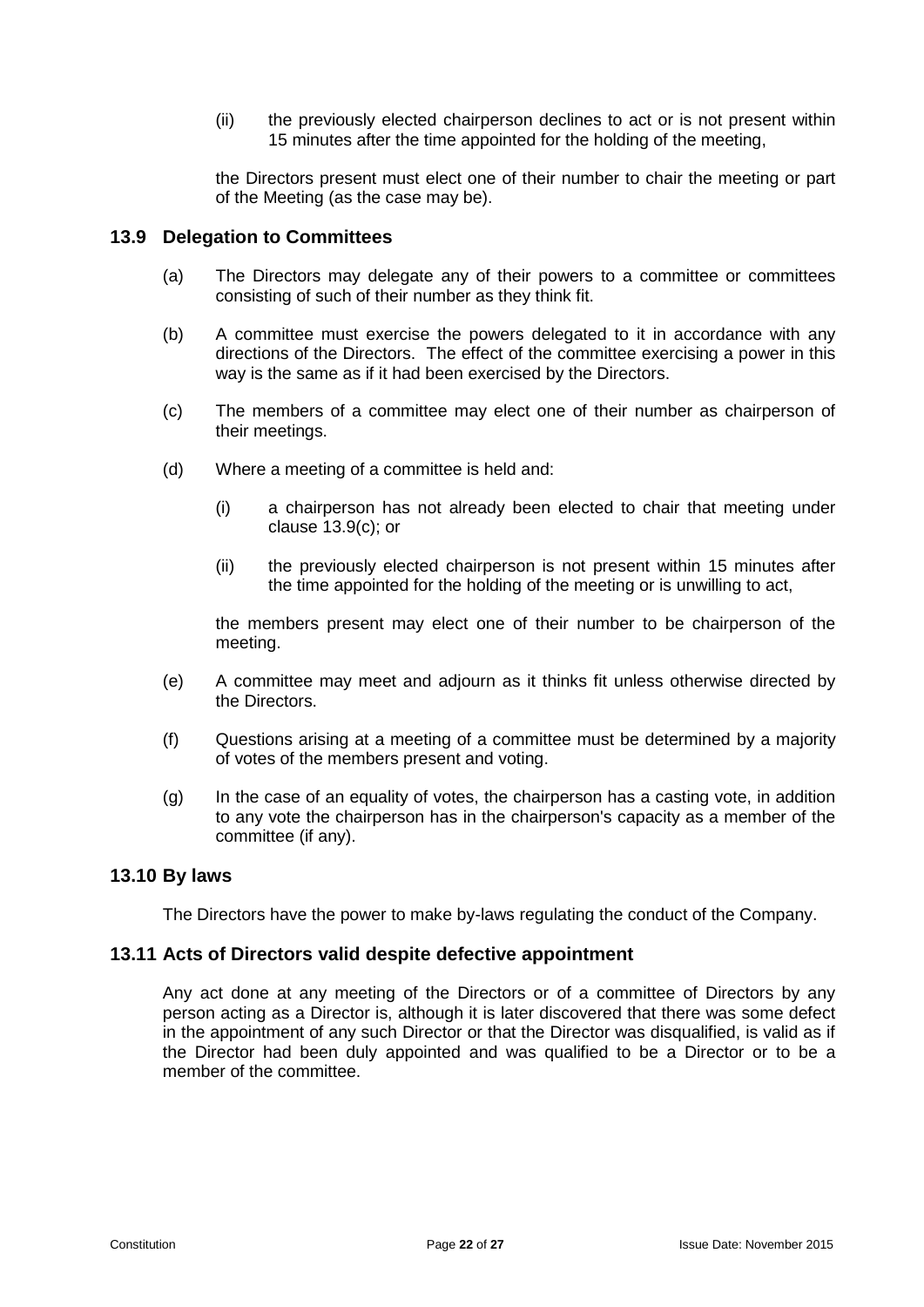## **14. Alternate Directors**

#### **14.1 Power to appoint an Alternate Director**

With the other Directors' prior written approval, a Director (**Appointing Director**) may appoint an Alternate Director to exercise some or all of the Appointing Director's powers either indefinitely or for a specified period. An Alternate Director need not be a Director or Member.

#### **14.2 Appointment**

The appointment of an Alternate Director must be in writing and a copy given to the Company.

#### **14.3 Rights and powers**

- (a) An Alternate Director:
	- (i) is entitled to notice of each Directors' meeting and if the Appointing Director is not present at any such meeting, the Alternate Director may attend and vote at that meeting in the Appointing Director's place; and
	- (ii) is otherwise entitled to exercise all the powers of the Appointing Director in the Appointing Director's place (unless the appointment was limited to some only of the Appointing Director's powers, in which case the Alternate Director may only exercise those powers).
- (b) When an Alternate Director exercises the Appointing Director's powers, the exercise of the powers is just as effective as if the powers were exercised by the Appointing Director.

#### **14.4 Alternate Director is not agent of appointor**

An Alternate Director is responsible to the Company for his or her own acts and defaults as if the Alternate Director were an ordinary Director and is not deemed to be an agent of the appointing Director.

#### **14.5 Termination of appointment**

- (a) The Appointing Director may terminate the Alternate Director's appointment at any time.
- (b) The termination of an Alternate Director must be in writing and is not effective until a copy is given to the Company.
- (c) In any case, the appointment of an Alternate Director terminates when the Appointing Director ceases to hold office as Director.

## **15. Secretary**

A Secretary of the Company holds office on such terms and conditions, as to remuneration and otherwise, as the Directors determine.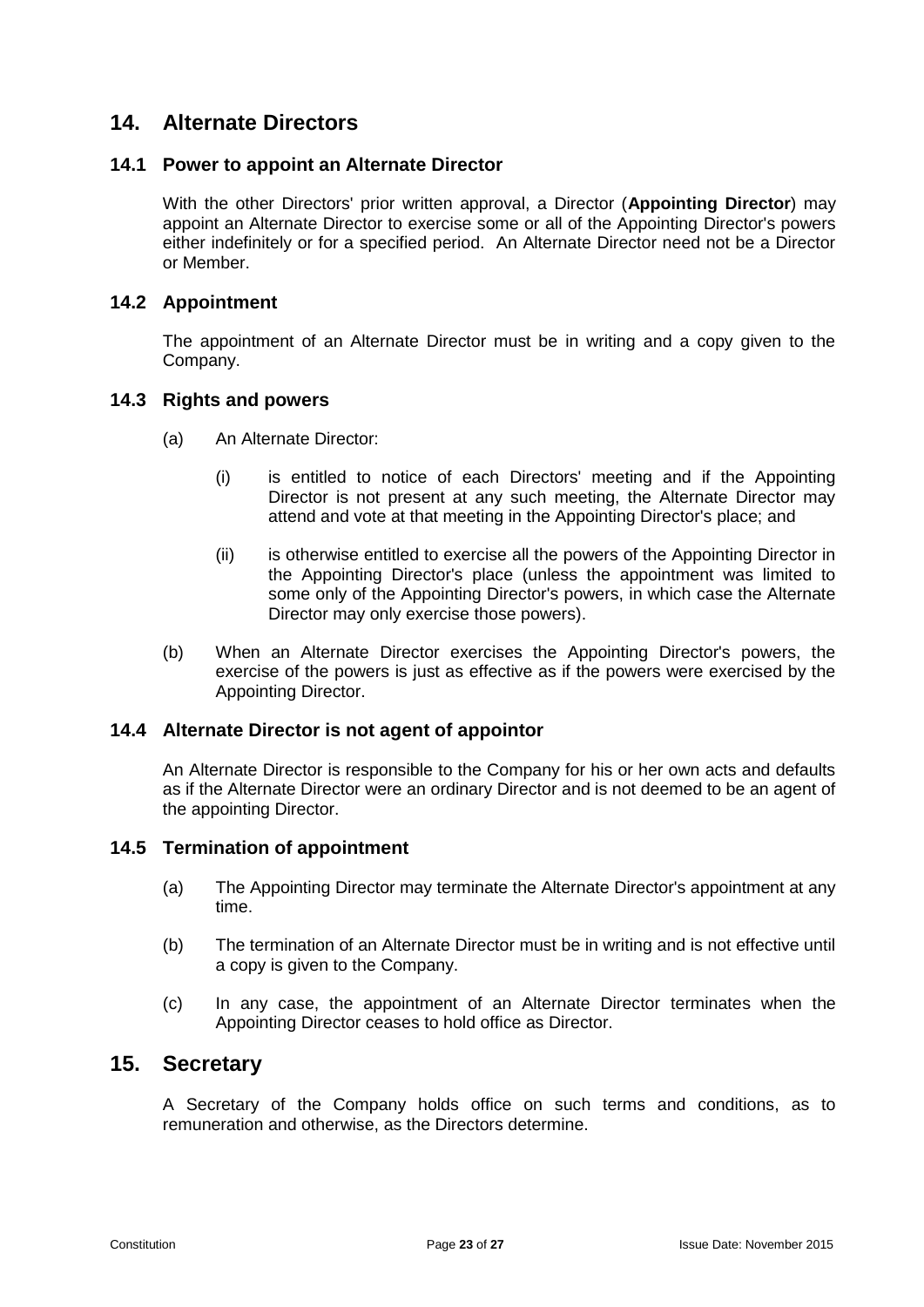## <span id="page-27-1"></span>**16. Execution of documents**

### <span id="page-27-0"></span>**16.1 Execution by officers**

The Company may validly execute a document (including a deed) if the document is signed by:

- (a) 2 Directors of the Company; or
- (b) a Director and a company secretary of the Company.

#### **16.2 Execution by authorised persons**

Clause [16.1](#page-27-0) does not limit the ability of the Directors to authorise a person who is not an officer of the Company to execute a document for and on behalf of the Company.

## **17. Inspection of records**

- (a) The Directors must determine whether and on what terms the accounting records and other documents of the Company or any of them will be open to the inspection of Members other than Directors.
- (b) A Member other than a Director does not have the right to inspect any document of the Company except as provided by the Corporations Act or authorised by the Directors or by the Company in general meeting.

## **18. Notices**

#### **18.1 Notices in writing**

Any notice given by the Company to any Member must be:

- (a) in writing, legible and in English; and
- (b) signed by an officer of the Company or in any way authorised by clause [16.](#page-27-1)

#### **18.2 Service**

The Company must give a notice to any Member by:

- (a) serving it on the Member personally;
- (b) sending it by post to the Member's address as shown in the Register or an alternative address (if any) supplied by the Member to the Company for the purpose of giving notices;
- (c) sending it by facsimile to the facsimile number (if any) nominated by the Member; or
- (d) sending it by email to the email address (if any) nominated by the Member.

#### **18.3 Deemed receipt**

A notice is deemed to be duly given or made in the case of: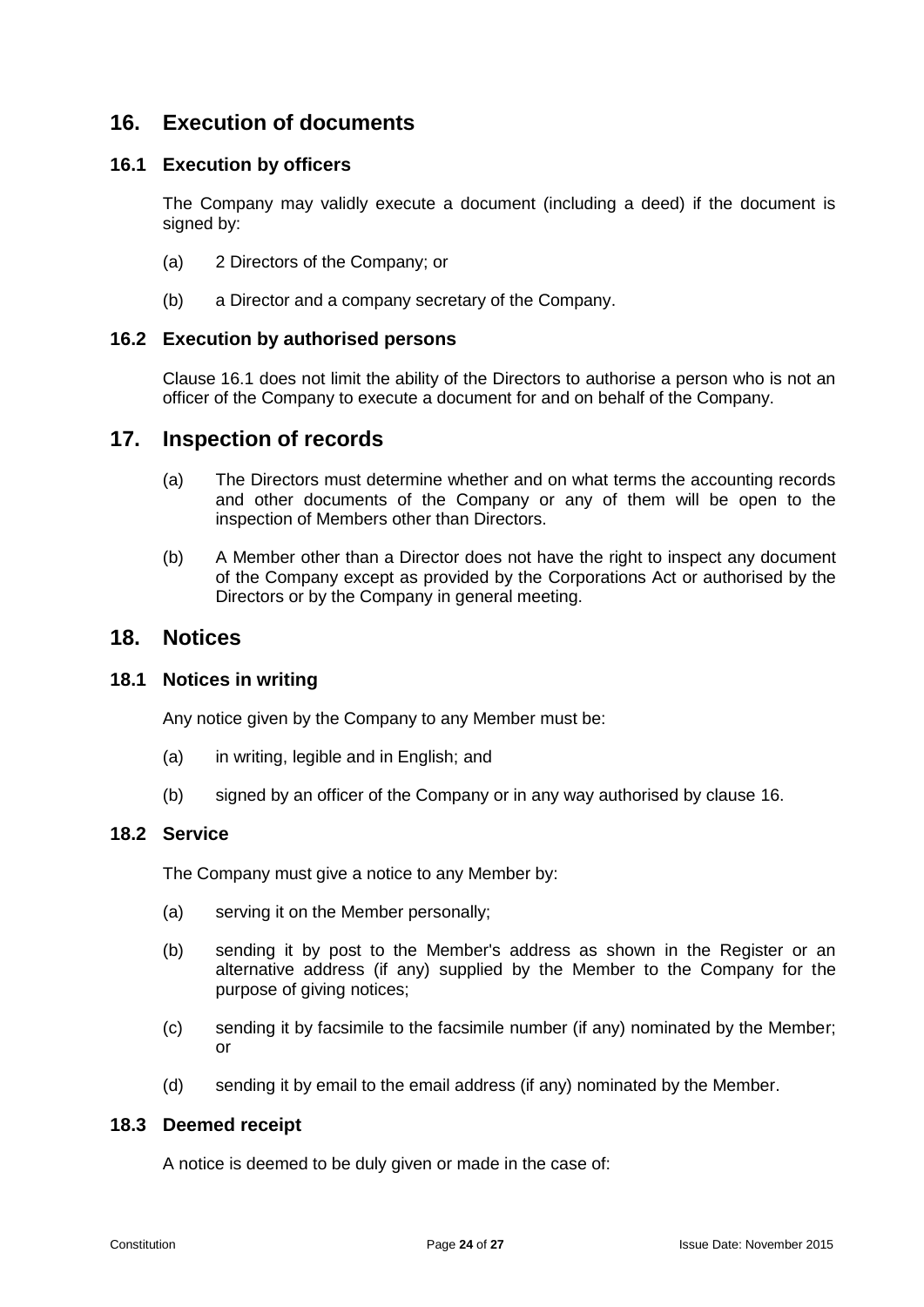- (a) delivery in person, when delivered;
- (b) delivery by post:
	- (i) in Australia to an Australian address, on the third day after posting; or
	- $(ii)$  in any other case, on the tenth day after posting;
- (c) delivery by facsimile, on a transmission report being printed by the Company's facsimile machine stating that the document has been sent to the Member's facsimile number; or
- (d) if sent by email, unless the party sending the email knows or ought reasonably to suspect that the email and any attached communication were not delivered to the addressee's domain, immediately after the email was sent,

but if delivery is not made before 4.00 pm on a day it will be deemed to be received at 9.00 am on the next day.

#### **18.4 Notice in case of death or bankruptcy**

A notice may be given by the Company to a person entitled to a share in consequence of the death, mental incapacity, bankruptcy or insolvency of a Member by:

- (a) serving it on that person personally; or
- (b) sending it by post addressed to that person by name or title.

and at the address (if any) supplied for the purpose by the person or, if such an address has not been supplied, at the address to which the notice might have been sent if the death, mental incapacity, bankruptcy or insolvency had not occurred.

## **19. Audit and accounts**

#### **19.1 Company must keep accounts**

The Directors must cause the Company to keep written financial records that:

- (a) correctly record and explain its transactions (including transactions undertaken as trustee) and financial position and performance; and
- (b) would enable true and fair financial statements to be prepared and audited,

and must allow a Director and the auditor (if any) to inspect those records at all reasonable times.

#### **19.2 Audit**

If required by the Corporations Act, the Directors must cause the Company's financial report for each financial year to be audited and obtain an auditor's report. The eligibility, removal, remuneration, rights and duties of the auditor are regulated by the Corporations Act.

#### **19.3 Financial reporting**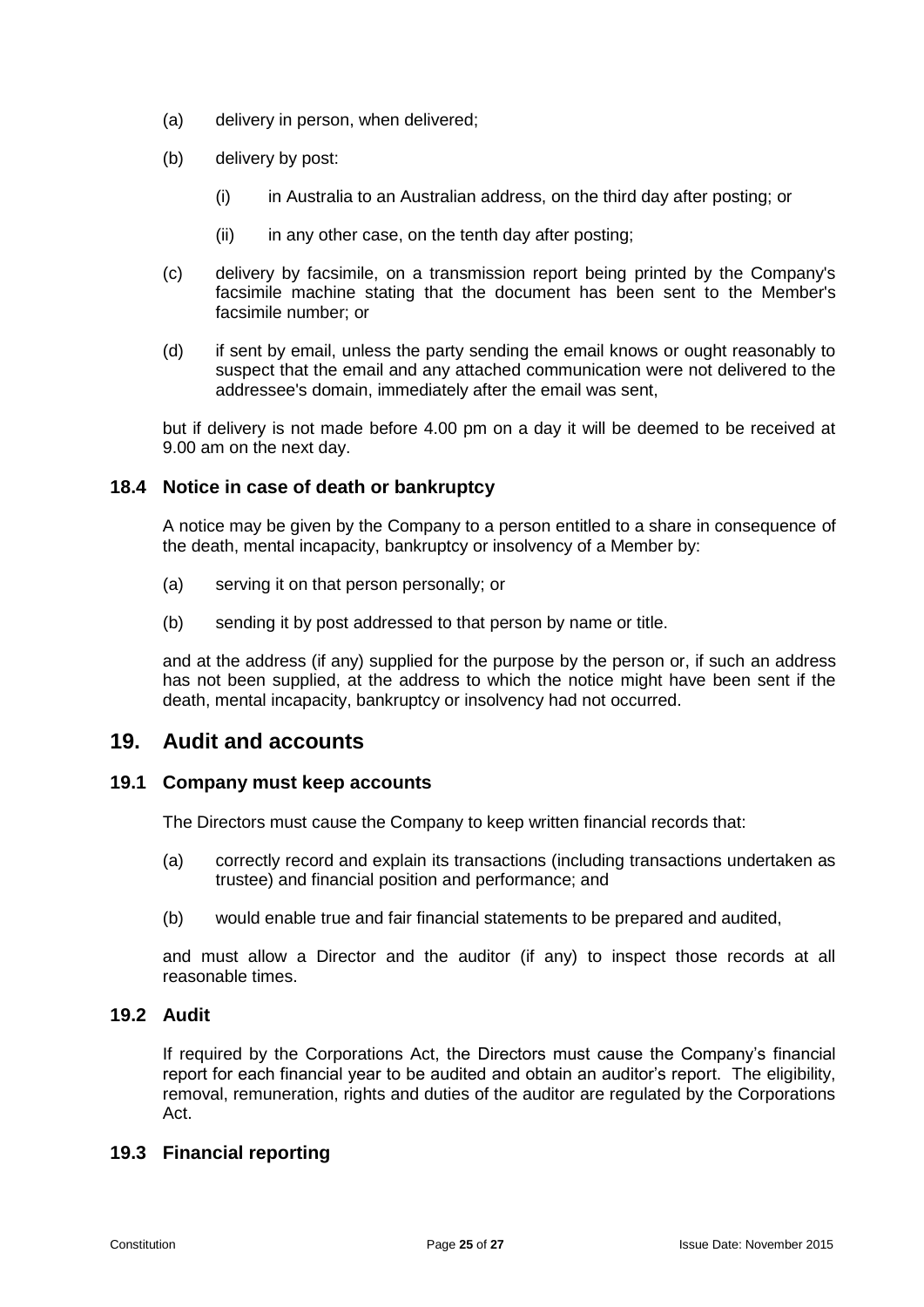The Directors must cause the Company to prepare a financial report and a Director's report that comply with the Corporations Act and must report to the Members in accordance with the Corporations Act no later than the deadline set by the Corporations Act.

#### **19.4 Conclusive reports**

Audited financial reports laid before the Company in general meetings are conclusive except as regards errors notified to the Company within 3 months after the relevant general meeting. If the Company receives notice of an error within that period, it must immediately correct the report and the report as corrected is then conclusive.

### **20. Winding up**

If the Company is wound up or dissolved, any surplus assets remaining after the payment of the Company's liabilities must not be paid or distributed to Members, but must be transferred to another organisation in Australia with similar objects to the Company's objects (as set out in clause [1.2\)](#page-4-0) and to which income tax deductible gifts can be made.

## **21. Revocation**

If the endorsement of the Company as a deductible gift recipient is revoked, any surplus:

(a) gifts of money or property for the principal objects of the Company;

(b) contributions made in relation to an eligible fundraising event held for the principal objects of the Company; and

(c) money received by the Company because of such gifts and contributions,

must be transferred to another organisation in Australia with similar objects to the Company's objects (as set out in clause [1.2\)](#page-4-0) and to which income tax deductible gifts can be made.

#### **22. Indemnity**

#### **22.1 Interpretation**

In this clause 22:

- (a) **proceedings** means any proceedings, whether civil or criminal, being proceedings in which it is alleged that the person has done or omitted to do some act in their capacity as an officer of the Company (including proceedings alleging that they were guilty of negligence, default, breach of trust or breach of duty in relation to the Company); and
- (b) **officer** has the meaning given to that term in section 9 of the Corporations Act.

#### **22.2 Scope of indemnity**

In addition to any other indemnity provided to an officer of the Company in accordance with the Corporations Act, and to the extent permitted by the Corporations Act and any applicable Law: